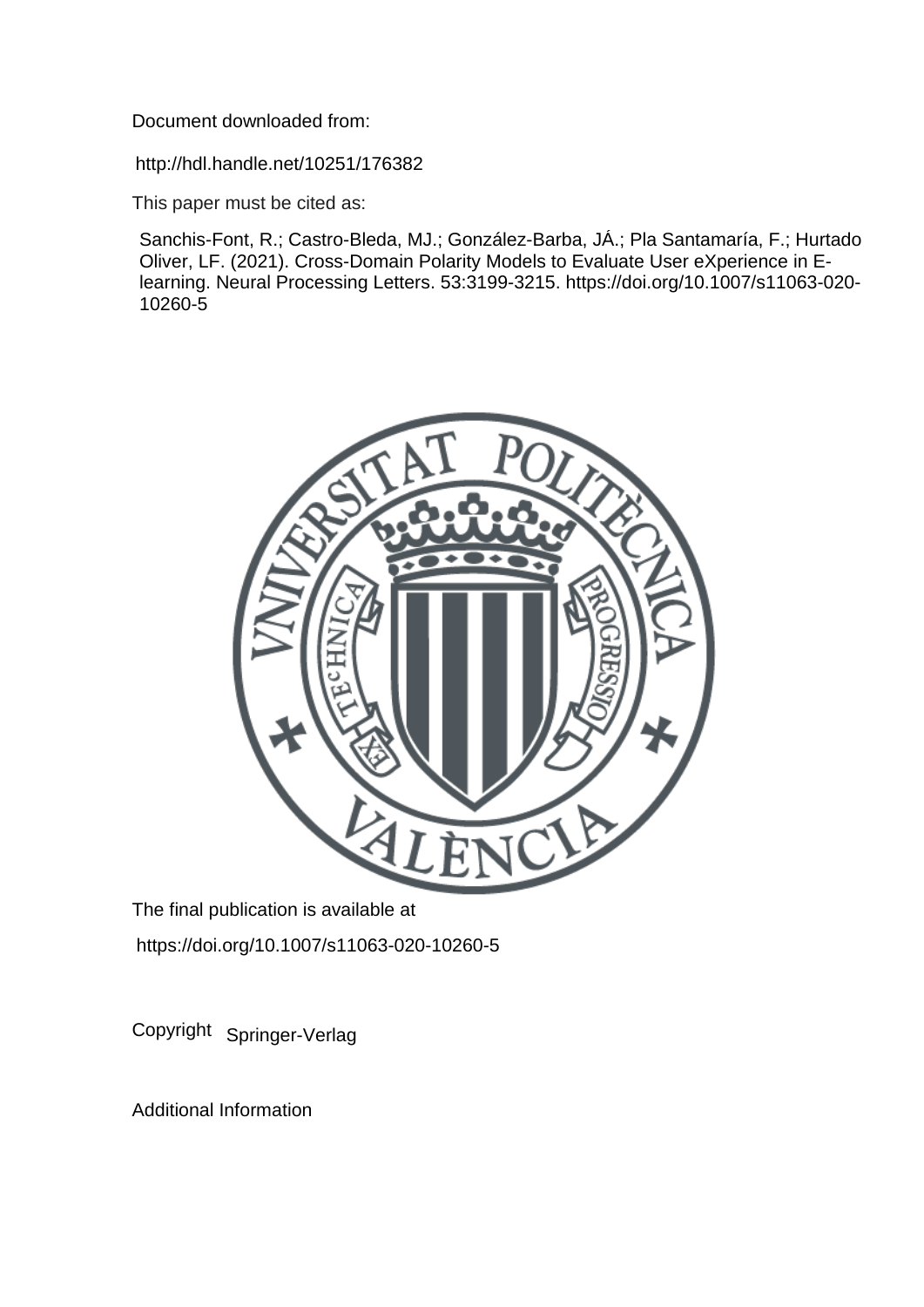# Cross-domain Polarity Models to evaluate User eXperience in E-learning

Rosario Sanchis-Font · Maria Jose  $\text{Castro-Bleda} \cdot \text{Jos\'e-Angel González}$ Ferran Pla · Lluís-F. Hurtado

Received: date / Accepted: date

Abstract Virtual Learning Environments are growing in importance as fast as e-learning is becoming highly demanded by universities and students all over the world. This paper investigates how to automatically evaluate User eXperience in this domain using Sentiment Analysis techniques. For this purpose, a corpus with the opinions given by a total of 583 users (107 English speakers and 476 Spanish speakers) about three Learning Management Systems in different courses has been built. All the collected opinions were manually labeled with polarity information (positive, negative or neutral) by three human annotators, both at the whole opinion and sentence levels. We have applied our state-of-the-art sentiment analysis models, trained with a corpus of a different semantic domain (a Twitter corpus), to study the use of cross-domain models for this task. Cross-domain models based on Deep Neural Networks (Convolutional Neural Networks, Transformer Encoders and Attentional BLSTM models) have been tested. In order to contrast our results, three commercial systems for the same task (MeaningCloud, Microsoft Text Analytics and Google Cloud) were also tested. The obtained results are very promising and they give an insight to keep going the research of applying sentiment analysis tools on User eXperience evaluation. This is a pioneering idea to provide a better and accurate understanding on human needs in the interaction with Virtual Learning Environments and a step towards the development of automatic tools that capture the feed-back of user perception for designing Virtual Learning Environments centered in user's emotions, beliefs, preferences, perceptions, responses, behaviors and accomplishments that occur before, during and after the interaction.

Keywords Machine Learning · Artificial Neural Networks · Sentiment Analysis · User Experience · Virtual Learning Environments · Learning Management **Systems** 

Partially supported by the Spanish MINECO and FEDER founds under project TIN2017- 85854-C4-2-R. Work of J.A. González is financed under grant PAID-01-17.

VRAIN: Valencian Research Institute for Artificial Intelligence, Universitat Politècnica de València, Valencia, Spain

E-mail: rosanfon@doctor.upv.es, mcastro@dsic.upv.es, jogonba2@dsic.upv.es, fpla@dsic.upv.es, lhurtado@dsic.upv.es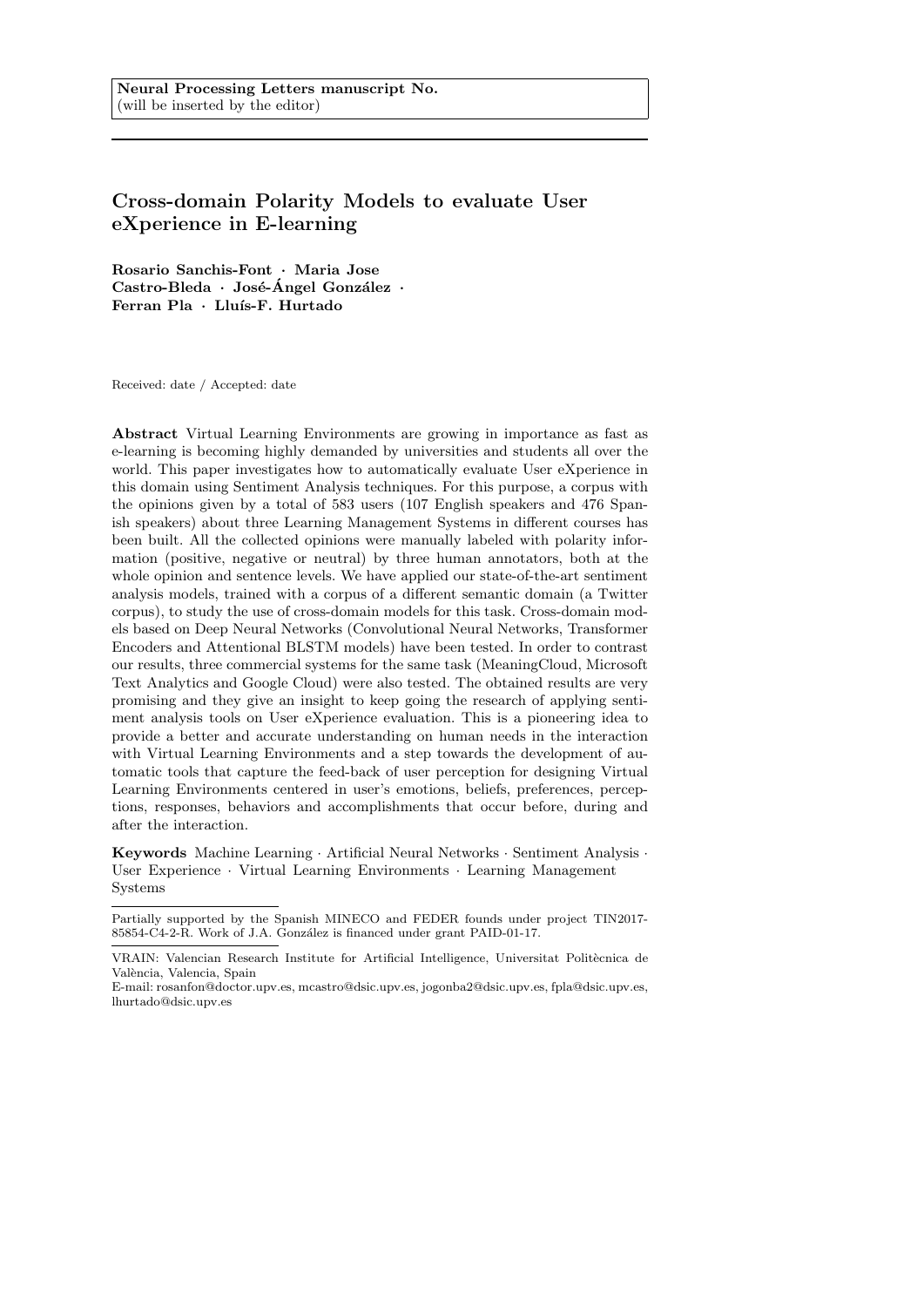## 1 Introduction

Human Computer Interaction (HCI) tools developers, agents and industry require to focus their interactive systems on end-users in order to design and provide quality systems upon the international standards requirements ISO. These interactive systems are the "combination of hardware, software and/or services that receives input from, and communicates output to, users" (ISO 9241-210:2019) [\[18\]](#page-16-0). This international standard is related to ergonomics of human system-interaction and human-centered design for interactive systems. It provides requirements and recommendations for human-centered design principles and activities throughout the life cycle of computer-based interactive systems. It is intended to be used by those managing design processes, and is concerned with ways in which both hardware and software components of interactive systems can enhance human–system interaction.

Therefore "User eXperience" (UX) enhances human interaction within the hardware or software components, being the UX concept multidimensional and centered in human needs. This UX concept goes beyond usability, interaction experience and design by involving two main qualities: traditional HCI usability and accessibility balanced with hedonic and affective design [\[42\]](#page-18-0). In this perspective, in [\[14\]](#page-16-1), UX is described as a consequence of a user's internal state (predispositions, expectations, needs, motivation, mood, etc.), the characteristics of the designed system (e.g. complexity, purpose, usability, functionality, etc.), and the context (or the environment) within which the interaction occurs (e.g. organizational/social setting, meaningfulness of the activity, voluntariness of use, etc.). Therefore, these authors conclude that UX is considering three perspectives: emotion and affect of the user, technology and the hedonic instrument and the experiential aspect. As a result, UX includes a multidimensional concept and focuses in human needs and the aspects of beauty, fun, pleasure, and personal growth rather than the value of the product or instrument used [\[14\]](#page-16-1), which improves or worsens along the time of use [\[21\]](#page-17-0).

UX has to be considered when designing and redesigning hardware and software applications. In this way, in the last years, UX has been taken into account when designing Virtual Learning Environments (VLEs) [\[42\]](#page-18-0). VLEs includes a wide range of technology-enabled learning environments, such as Learning Management Systems (LMSs), computer games or Virtual Worlds.

Traditionally, evaluation of UX in VLEs (or in any other product or service), has always been addressed by conventional questionnaires. In this regard, we used the validated User Experience Questionnaire (UEQ) [\[32\]](#page-17-1), conducted on students of biomedical postgraduate studies and Massive Open Online Courses (MOOCs) students. Three LMSs have been evaluated using this adapted UEQ: an ad-hoc system called "Conecto" (in Spanish and English languages), an open-source Moodle personalized system (in Spanish), and an edX platform (both in Spanish and English languages).

In this paper, instead of evaluating UX in this traditional way, we have addressed the problem in a novel way applying machine learning tools to the users' opinions, expressed freely in natural language. Preliminary work was done in [\[35\]](#page-18-1). Deep learning cross-domain models (Convolutional Neural Networks, Transformer Encoders and Attentional BLSTM models) trained with tweets and different general systems for text analytics (such as MeaningCloud [\[27,](#page-17-2) [28\]](#page-17-3), Google Cloud [\[13\]](#page-16-2),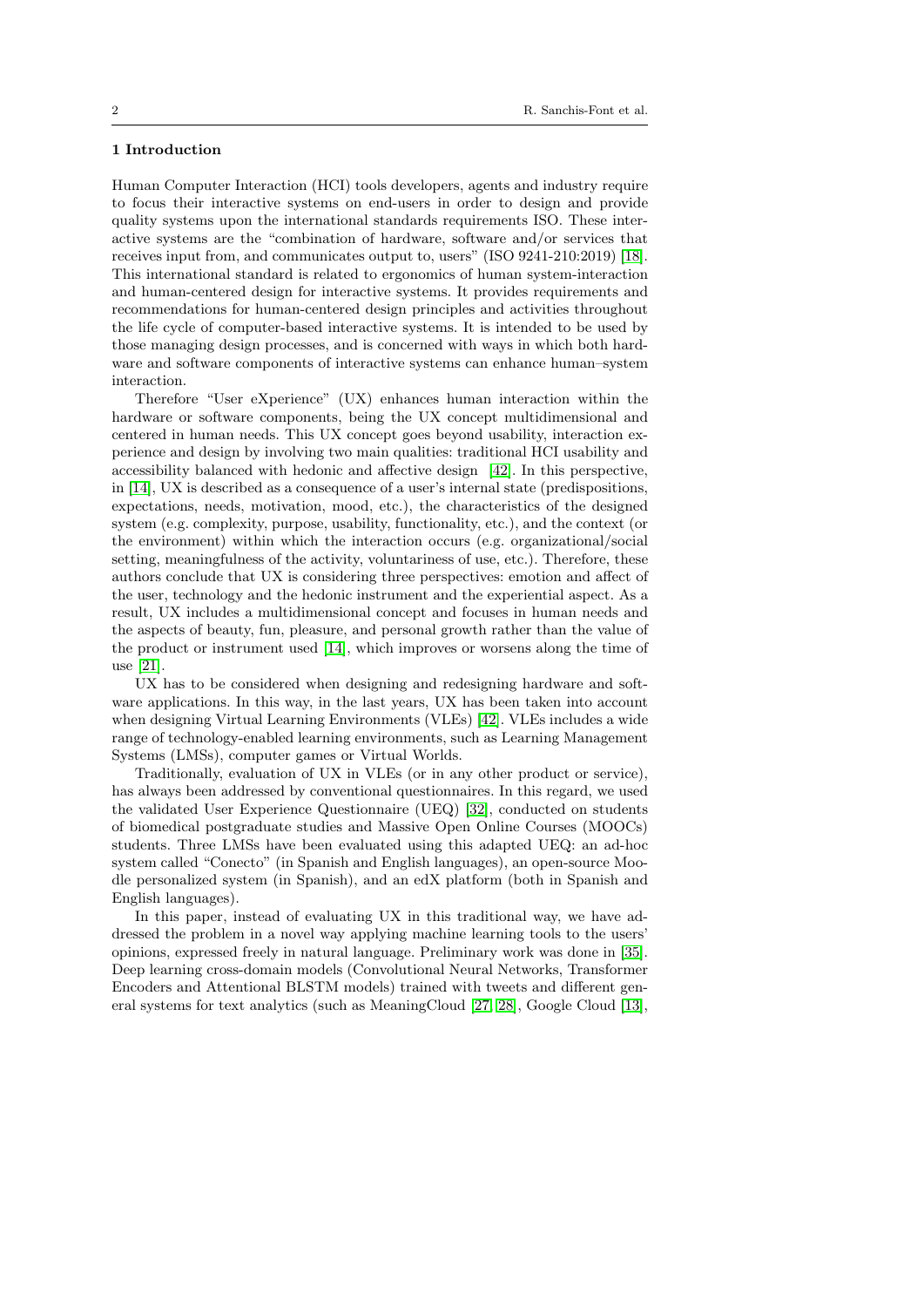and Microsoft Text Analytics [\[29\]](#page-17-4)) are used to this end. The application of sentiment analysis tools on UX opinions will provide a better and accurate understanding on human needs in the interaction with VLEs. The ultimate goal of this work is to develop further tools of automatic feed-back of user perception for designing user-centered VLEs valued by users for its usability, quality and pleasure of use.

This paper is organized as follows. Next Section gives a brief overview about the state of the art of the work presented here. Section [3](#page-4-0) describes the data collection from the questionnaires and the labeling process. The evaluation metrics are introduced in Section [4.](#page-7-0) The used models for sentiment analysis are described in Section [5](#page-8-0) and Section [6](#page-11-0) presents our proposal. Section [7](#page-12-0) presents the experimental results and their analysis. Finally, the conclusions and future directions are drawn in the last Section.

#### 2 State of the Art

Sentiment analysis is one of the most active areas in Natural Language Processing since the early 2000s. The pioneering works in this field [\[30,](#page-17-5) [39\]](#page-18-2) pointed out the importance of "sentiment classification" for a large number of tasks such as message filtering, recommender systems or business intelligence applications. Other sentiment analysis approaches were addressed by manually generating polarity lexicons [\[23,](#page-17-6) [41\]](#page-18-3). However, the efforts required to develop these resources and the good performance of machine learning systems on this task made the research community to move towards data driven approaches. A survey of the most widely used machine learning approaches for the sentiment analysis problem can be found in [\[22\]](#page-17-7).

Recently, the predominant systems to perform sentiment analysis are neural network based approaches [\[43\]](#page-18-4). The most popular models are Convolutional Neural Networks (CNN) [\[19\]](#page-16-3), Long Short Term Memories (LSTM) [\[15\]](#page-16-4), and combinations of CNN and LSTM [\[34\]](#page-17-8). Moreover, the enrichment of this architectures by using attention mechanisms [\[2\]](#page-15-0) and Transformers [\[40\]](#page-18-5) are lately used.

The interest on sentiment analysis has increased along with the popularity of the social networks and the user interactions on them. The most studied social network for sentiment analysis tasks is Twitter, where the users are allowed to broadcast opinions about any topic by using only 280 characters and media content.

Several workshops are organized in order to address the sentiment analysis task in Twitter, providing corpora and resources to the participants for training and evaluating their systems. The most known workshops are the International Workshop on Semantic Evaluation (SemEval) and the Workshop on Semantic Analysis at SEPLN (TASS) for English and Spanish language, respectively.

For the last task of English sentiment analysis presented at SemEval [\[33\]](#page-17-9), most of the participating teams proposed neural network models mainly based on LSTM and CNN, being the two best systems based on these approaches along with pretrained word embeddings on big collections of tweets. Concretely, the winner team proposed a two layer bidirectional LSTM with attention mechanisms [\[3\]](#page-15-1), while the second ranked team addressed the task by using a combination of LSTM and CNN [\[4\]](#page-15-2).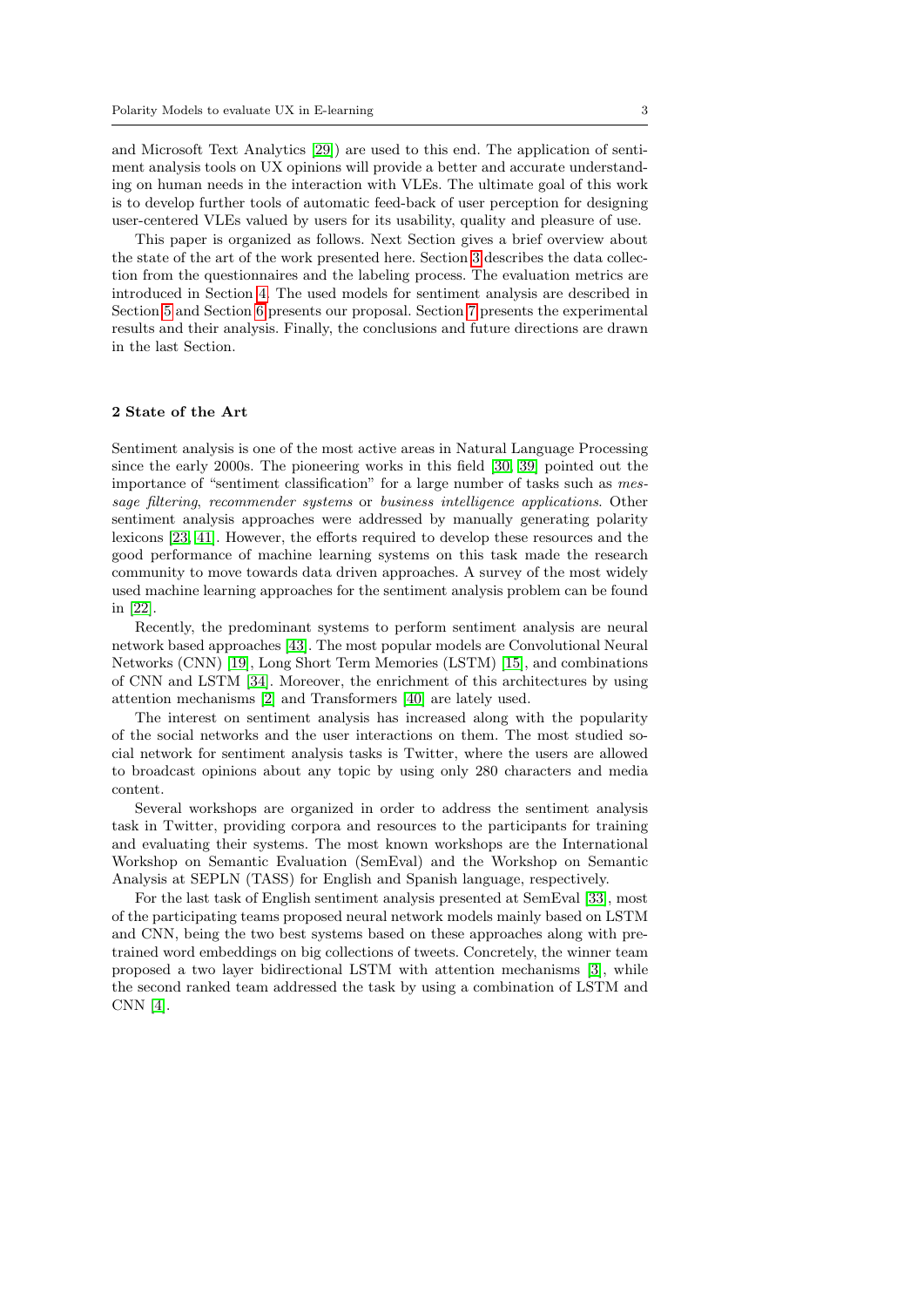For the Spanish sentiment analysis task of TASS 2019 [\[7\]](#page-15-3), the predominant presence of deep learning components was also observable, where almost all the systems proposed by the participants made use of them. It is worthly to note the great interest on the Transformer model [\[40\]](#page-18-5), being used mainly with the aim of fine-tuning pre-trained contextual representations of words [\[6\]](#page-15-4).

Our team proposed a system focused on encoding pre-trained skipgram word embeddings by using a Transformer encoder to carry out the classification [\[12\]](#page-16-5). It turned out to be the best system, being the first ranked system. The system of the second ranked team used a logistic regression classifier on top of different representations, such as word embeddings and bag of characters, by focusing on a novel way of data augmentation [\[24\]](#page-17-10).

In addition to these kinds of systems, a large number of commercial products and frameworks have also proliferated to facilitate the development and deployment of sentiment analysis systems based on machine learning, such as Google Cloud [\[13\]](#page-16-2), IBM Watson [\[17\]](#page-16-6), Microsoft Text Analytics [\[29\]](#page-17-4), MeaningCloud [\[28\]](#page-17-3) or Stanford Core NLP [\[25\]](#page-17-11). These products allow us to perform text analytics such as sentiment analysis, in a broad variety of domains and languages in an easy way, obtaining also competitive results. For this reason, besides our neural network models, other commercial models will be used in our work as explained in Section [5.2.](#page-10-0)

But, though the promising results on several tasks of natural language processing and, in particular, on sentiment analysis, generally speaking, UX evaluation is immature in most applications and, especially, in VLEs.

Some work has been done in eCommerce, using natural language processing to improve their UX. For instance, to search products in a more intelligent way, using sentiment analysis to extract insights from the reviews made by the customers on the product or identifying trends and trying to answer best to the customers' concerns. Several new conferences have recently been launched around these ideas, such as the Workshop on Economics and Natural Language Processing<sup>[1](#page-4-1)</sup> or the First International Workshop on e-Commerce and  $NLP^2$  $NLP^2$ .

Another research line covered in this paper is the use of cross-domain polarity classification approach, that is, the texts to be classified belong to a different domain from those used in the training phase. Most work has been done within the classic approach, the so-called single-domain polarity classification, which classifies texts in the same domain to which the texts used in the training phase belong to. Due to the lack of training data (only opinions from 583 users), we used crossdomain models, those trained with another domain (Twitter) and those trained with general data.

#### <span id="page-4-0"></span>3 Experimental Data

The validated User Experience Questionnaire (UEQ) [\[32\]](#page-17-1) was used in order to automatically evaluate UX in our VLEs. This questionnaire is a list of close-ended questions, but we added questions concerning to sociodemographic data (age, sex, etc.) and an open field "Other comments" (see Figure [1](#page-5-0) for a screenshot of the

<span id="page-4-1"></span><sup>1</sup> <https://julielab.de/econlp/2019/>

<span id="page-4-2"></span> $^2$ <https://www.aclweb.org/portal/content/first-international-workshop-e-commerce-and-nlp>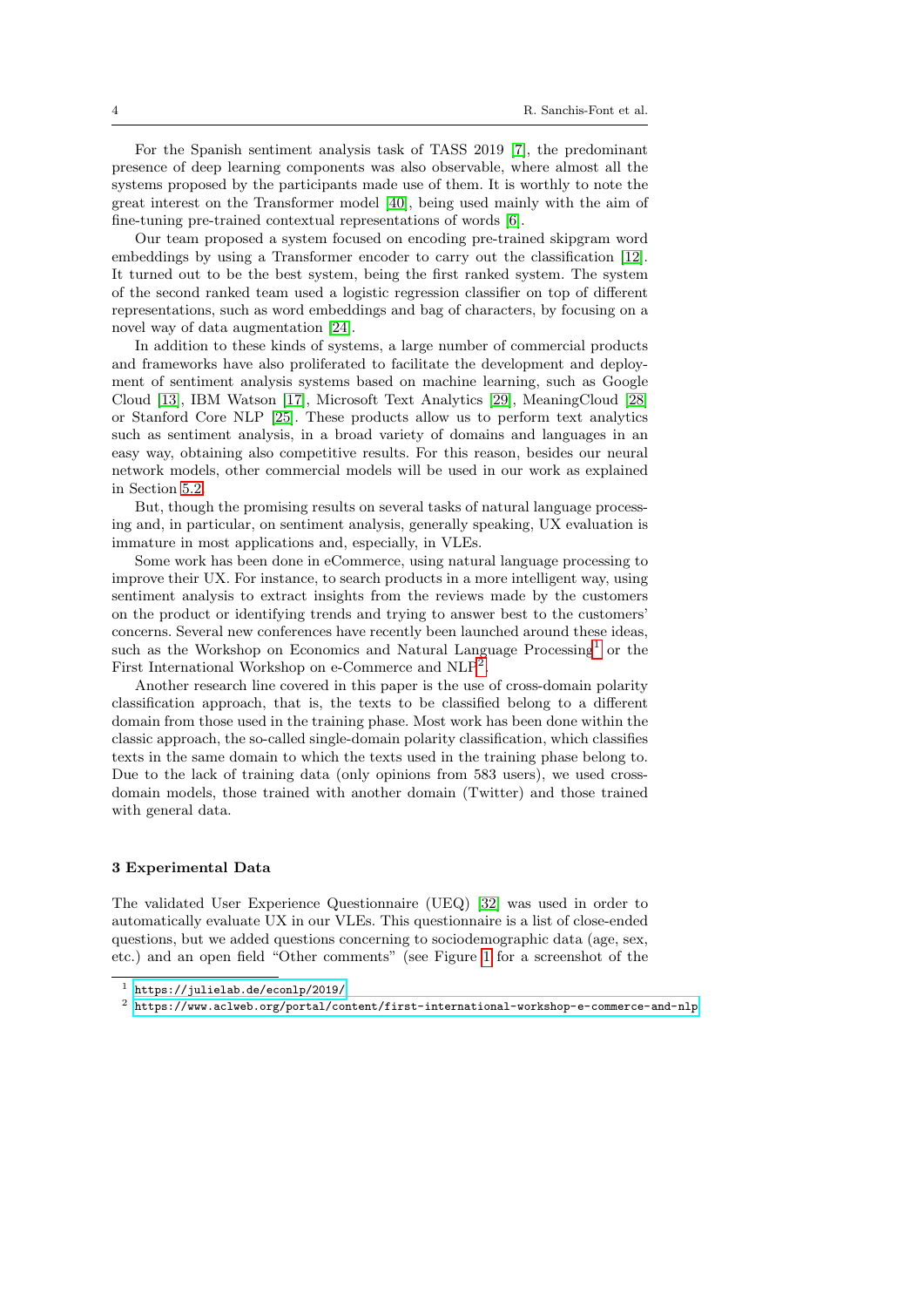- $\hfill \Box$ <br> <br> Student
- □ Teacher/Tutor
- □ Administrator
- $\Box$  Other

#### **33. Have you previously used other e-learning platforms?**

- □ Yes, I have used previously other e-learning platforms.  $\Box$  No, I have not used previously other e-learning platforms.
- □ DK/NA

**34. Please, let us know any comments about your experience on the environment of IVI e-learning Master:**

By doing this questionnaire you accept the use of your data for scientific purposes. This data is completely confidential and only it will be used for current and future papers, reports and studies that might be produced after processing the information by Fundación IVI and UPV. Please, click on the blue button to send the questionnaire. Many thanks for your contribution and tell us your experience.

<span id="page-5-0"></span>Fig. 1 "Other comments" box from UX questionnaire delivered to English speaker users on Conecto LMS of IVI Foundation Biomedical International Master (2017-2018 edition).

questionnaire in one VLE). It is a text entry box to express any opinion or comment related to UX in the course, which is an opportunity to get new and more precise information about their experience, not only by close-ended questions.

Three LMSs have been evaluated using this adapted UEQ: "Conecto"<sup>[3](#page-5-1)</sup>, which is an ad-hoc system (for Spanish and English users), an open-source Moodle per-sonalized system (for Spanish users)<sup>[4](#page-5-2)</sup>, and an edX platform (both for Spanish and English languages)<sup>[5](#page-5-3)</sup>. We have collected data in different editions of the courses, obtaining an answer to the "Other comments" box from 583 users (107 English speakers and 476 Spanish speakers) .

## 3.1 Polarity of Observations and Sentences

We have performed experiments at two different semantic levels of decreasing complexity:

- 1. Observation. We measured the polarity of the whole observation. Each entry is composed by one or more sentences. There were 476 Spanish and 107 English observations. An average of 15 words both per Spanish observation and 20 words per English observation is found.
- 2. Sentence. As an observation from one user can be composed by one or more sentences, we automatically split each observation into sentences, being one

<span id="page-5-1"></span> $^3$ [https://postgrado.adeituv.es/es/cursos/salud-7/assisted-reproduction/datos\\_](https://postgrado.adeituv.es/es/cursos/salud-7/assisted-reproduction/datos_generales.htm) [generales.htm](https://postgrado.adeituv.es/es/cursos/salud-7/assisted-reproduction/datos_generales.htm)

<span id="page-5-2"></span><sup>4</sup> <https://medicinagenomica.com/eugmygo/>

<span id="page-5-3"></span><sup>5</sup> <https://www.upvx.es/>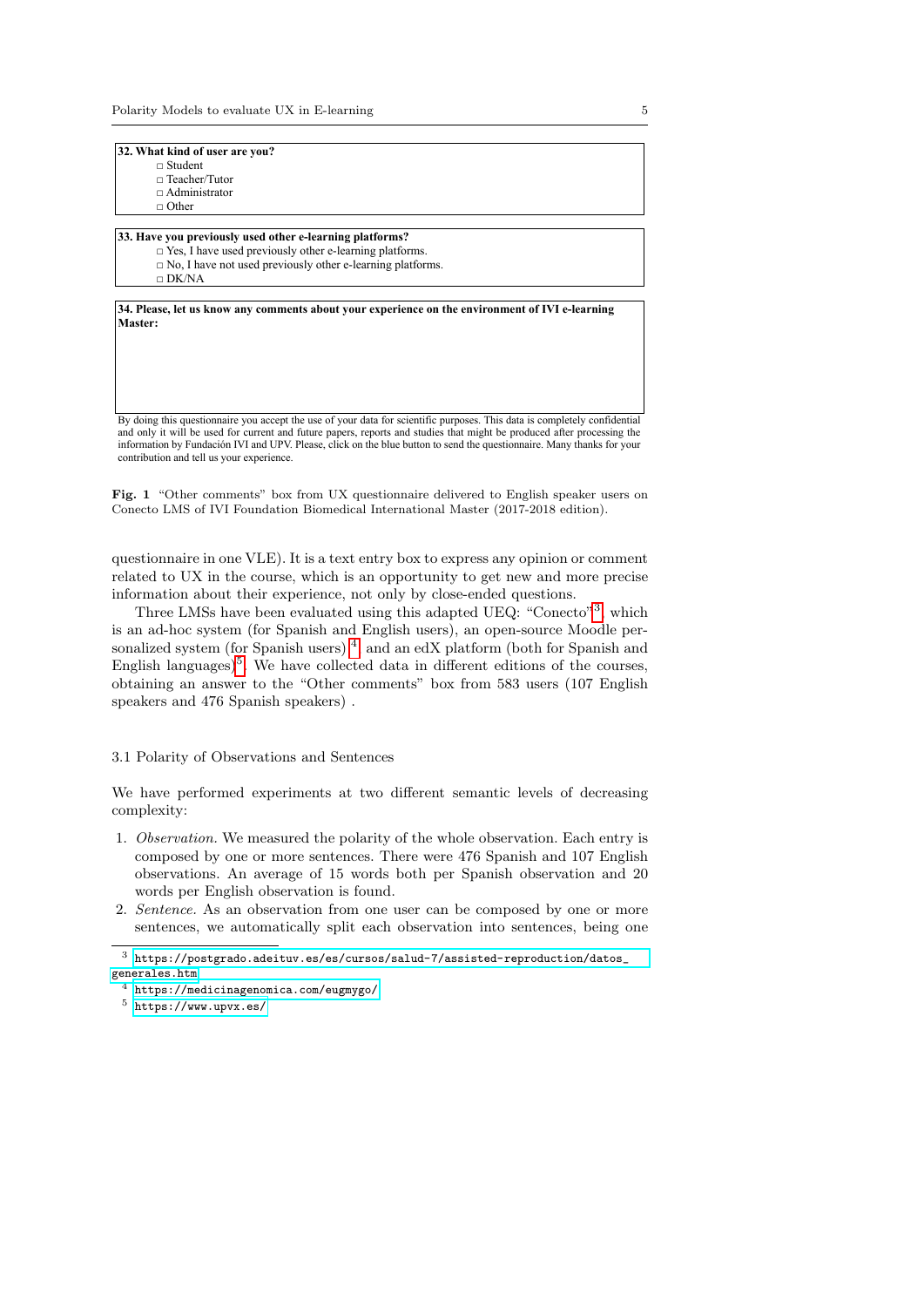| Unit        | Example                                                       | Polarity |
|-------------|---------------------------------------------------------------|----------|
| Observation | Overall, this e-learning master environment is very friendly. | Positive |
| Sentence    | Overall, this e-learning master environment is very friendly. | Positive |
| Observation | It was good experience to some extent. However, I hope it     | Neutral  |
|             | concentrates more on practical aspect in the future.          |          |
| Sentence    | It was good experience to some extent.                        | Positive |
| Sentence    | However, I hope it concentrates more on practical aspect in   | Negative |
|             | the future.                                                   |          |
| Observation | Well-organized and structured course. Great study material    | Neutral  |
|             | (articles) but not enough time to read them all. Keep up the  |          |
|             | good work.                                                    |          |
| Sentence    | Well-organized and structured course.                         | Positive |
| Sentence    | Great study material (articles) but not enough time to read   | Neutral  |
|             | them all.                                                     |          |
| Sentence    | Keep up the good work.                                        | Positive |

<span id="page-6-0"></span>Table 1 Examples of tagged observations and sentences, with their polarity.

sentence the text between points. We got 587 Spanish sentences and 184 English sentences. The percentage of observations composed by more than one sentence is 24% for the Spanish observations and 32% for the English ones. An average of 12 words per Spanish and English sentences is found.

As stated before, one observation can be composed of more than one sentence, and it is very usual to mix positive and negative opinions about different concepts in different sentences, so many observations are tagged as neutral (see some examples in Table [1](#page-6-0) to illustrate this idea). This fact hides the intention of the user, which is tagged as neutral when she or he is not, that is the reason we automatically split the original observations into sentences and measuring the polarity of each sentence.

## 3.2 Manual Labeling

The units (whole observations and sentences) had to be labeled according to its polarity (positive, negative, or neutral). In a first step, positive and negative sentences were manually annotated, being tagged as neutral those sentences without presence of any emotion or feelings (e.g., "No applicable.") or when the sentence provided both positive and negative feelings (e.g., "Some of the modules were very interesting and valuable but some of them confusing as too genetic details involved."). Three human annotators (as in [\[38\]](#page-18-6)) did the annotation of each sentence as positive, negative or neutral.

Secondly, as an observation is a sequence of sentences, and, following Socher's work [\[38\]](#page-18-6), based on the structure of the discourse of the observations, observation labeling was carried out from the polarity level of the sentences which compose the observation. The core idea is that the polarity of an observation will be automatically set as positive if it is composed of positive sentences; similarly, it will be set as negative if every sentences is negative; and finally, it will be tagged as neutral if it is composed of positive and negative and/or neutral sentences.

In order to evaluate the inter-annotator agreement we used the following measures: Krippendorf's alpha ( $\alpha$ ) [\[20\]](#page-16-7), Cohen's kappa ( $\kappa$ ) [\[5\]](#page-15-5) and Scott's pi ( $\pi$ ) [\[37\]](#page-18-7),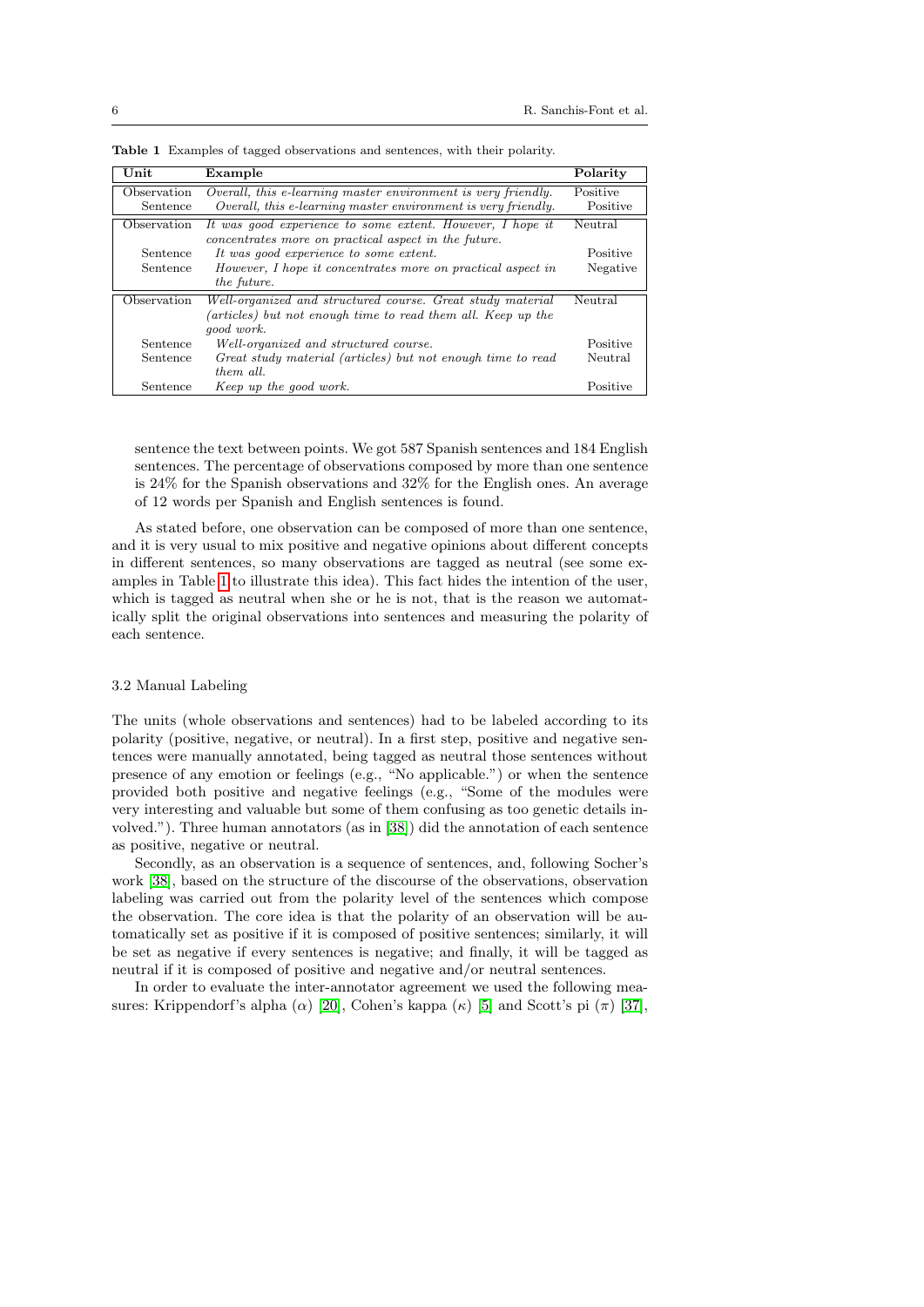<span id="page-7-1"></span>

| Unit        | Language | Total | Positive        | Negative        | Neutral        |
|-------------|----------|-------|-----------------|-----------------|----------------|
| Observation | Spanish  | 476   | 338 (71\%)      | 85 (18%)        | 53 $(11\%)$    |
|             | English  | 107   | 56(52%)         | 30 (28%)        | $(20\%)$<br>21 |
| Sentence    | Spanish  | 587   | $(69\%)$<br>404 | $142(24\%)$     | 7%`<br>41      |
|             | English  | 184   | $(49\%)$<br>90  | $'43\%$<br>80 ( | 8%<br>14       |

Table 2 Observations and sentences extracted from the "Other comments" box.

both for the observation and sentence levels of the labeling. The obtained results suggest a high correlation among the labeling work of the three annotators at both levels, concretely,  $\alpha = \kappa = \pi = 0.88$  for whole Spanish observations,  $\alpha = \kappa = \pi = 0.90$  for Spanish sentences,  $\alpha = \kappa = \pi = 0.84$  for whole English observations and  $\alpha = \kappa = \pi = 0.90$  for English sentences.

These results seem to suggest that the sentiment is more detectable at sentence level than at observation level, where several opinions with different polarity are more likely to happen, therefore, observations are more difficult to label.

The total number of units and the class distributions can be seen in Table [2.](#page-7-1) As it can be observed, there are more positive than negative samples. The neutral category decreased from the whole comment (a complex statement) to the sentence (usually, with polarity or, less frequently, with lack of sentiment). All samples were used as test set, and they were automatically labeled by using the proposed models (the neural networks systems developed in this work and other general models from commercial tools) and compared with the ground truth label.

## <span id="page-7-0"></span>4 Evaluation Metrics

Different evaluation metrics were used in order to test the systems. Concretely, as defined below, accuracy  $(Acc, Eq. 1)$  $(Acc, Eq. 1)$  and macro  $F_1$   $(MF_1, Eq. 3)$  $(MF_1, Eq. 3)$  were used to reduce the impact of corpus imbalance in the evaluation. Moreover, the  $F_1$  per class c (positive, negative, or neutral class) as defined in Eq. [2](#page-7-4) was computed to observe the behavior of our systems at class level.

<span id="page-7-2"></span>
$$
Acc = \frac{\sum_{c \in C} \sum_{x \in \Omega_c} [f(x) = c]}{|\Omega|} \tag{1}
$$

<span id="page-7-4"></span><span id="page-7-3"></span>
$$
F_1^c = \frac{2 \cdot P_c \cdot R_c}{P_c + R_c} \tag{2}
$$

$$
MF_1 = \frac{1}{|C|} \sum_{c \in C} F_1^c \tag{3}
$$

 $\Omega$  is the set of samples,  $\Omega_c$  are the samples of class c in  $\Omega$ ,  $y(x)$  is the prediction of the model f for a given sample x, C is the set of classes,  $\lceil \cdot \rceil$  denotes the Iverson bracket, and  $P_c$  and  $R_c$  are the precision and recall measure of each class, defined as follows:

$$
P_c = \frac{\sum_{x \in \Omega_c} [f(x) = c]}{\sum_{x \in \Omega} [y(x) = c]} \qquad R_c = \frac{\sum_{x \in \Omega_c} [f(x) = c]}{|\Omega_c|} \tag{4}
$$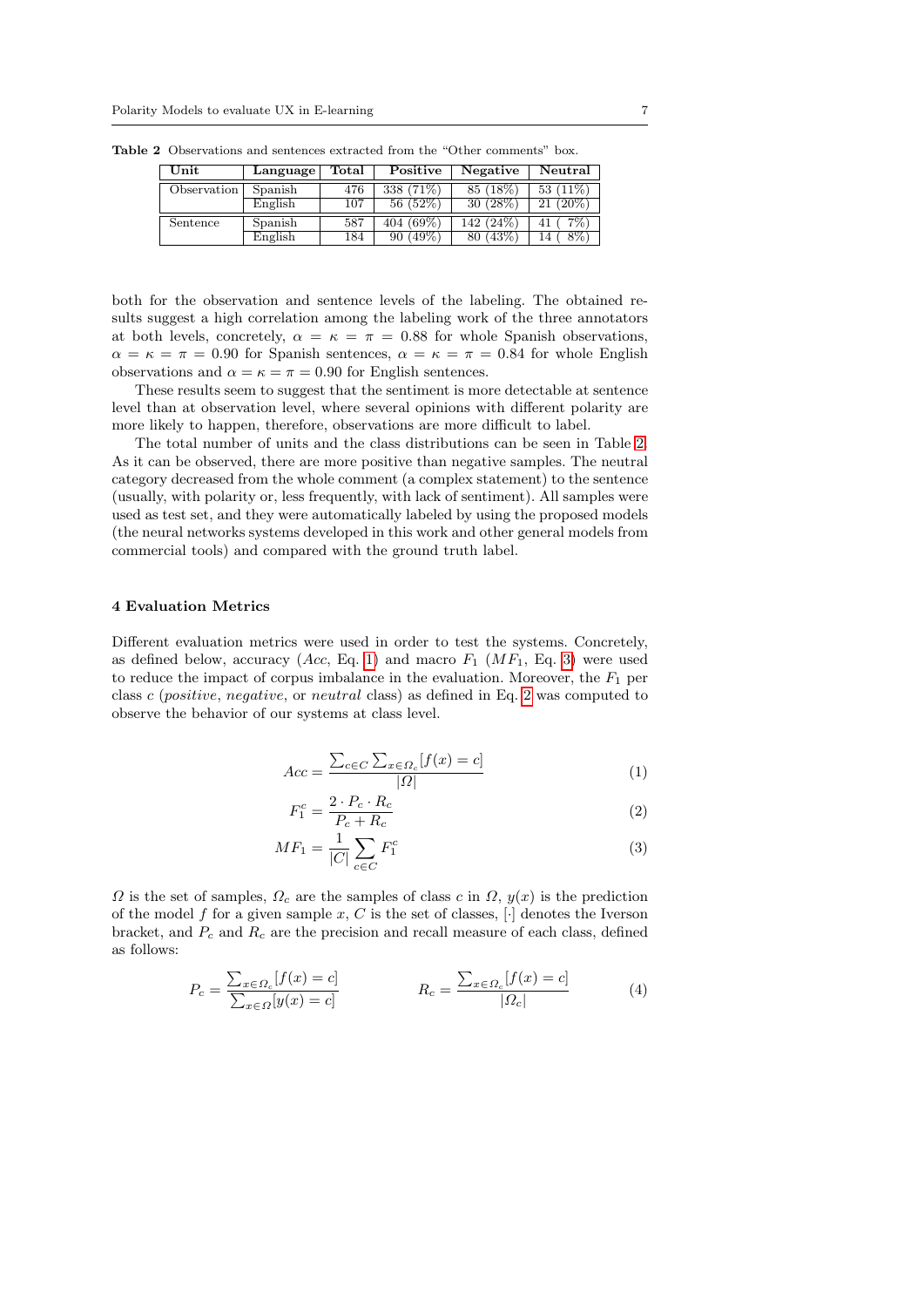Moreover, the macro-precision  $(MP)$  and macro-recall  $(MR)$  are also considered in order to compare the results of our supervised systems with those officially published at SemEval and TASS workshops.

$$
MP = \frac{1}{|C|} \sum_{c \in C} P_c \qquad \qquad MR = \frac{1}{|C|} \sum_{c \in C} R_c \tag{5}
$$

## <span id="page-8-0"></span>5 Cross-Domain Polarity Models

Cross-domain models for both Spanish and English were used to address the problem of sentiment analysis on VLEs. On the one hand, Deep Neural Networks such as Convolutional Neural Networks (CNN), Attentional Bidirectional Long Short Term Memory, and Transformer Encoders (TE) models were used to train models for sentiment analysis tasks on Twitter, both in Spanish and English, proposed in international competitions [\[33,](#page-17-9) [26,](#page-17-12) [7\]](#page-15-3). On the other hand, we used the sentiment analysis module provided by several commercial "Software as a service" text analytics products: MeaningCloud [\[28\]](#page-17-3), Microsoft Text Analytics [\[29\]](#page-17-4) and Google Cloud [\[13\]](#page-16-2), which act as general domain polarity classifiers both for the English and the Spanish languages.

## 5.1 Deep Neural Networks

To determine the polarity of the students' opinions, we used several polarity supervised models based on the use of word embeddings and deep learning. Unfortunately, due to the lack of training data, it was not possible to learn robust models specifically for the task described in this paper.

Instead, we used models trained by our research group, for similar tasks related to the social network Twitter [\[33,](#page-17-9) [26,](#page-17-12) [7\]](#page-15-3) both for English and Spanish. The English corpus (including the partitions for training, development and testing purposes) is provided in the Subtask A of Task 4 from SemEval 2017 [\[33\]](#page-17-9) intended to detect the overall sentiment of a tweet. The Spanish corpus is a combination of two TASS editions (2017 [\[26\]](#page-17-12) and 2019 [\[7\]](#page-15-3)) with the aim of increasing the corpus size and taking into account several Spanish variants (including Spain, Mexico, Costa Rica and Uruguay). Due to the masters are opened to international students, several Spanish variants can be used by them, therefore, it is interesting to consider some of these variants during the training phase of the supervised models. In the Spanish case, partitions for training, development and testing were built following a 80%- 10%-10% proportion. Table [3](#page-9-0) shows some details of the corpora used to train the models.

As input for CNN, TE and BLSTM models, each opinion is represented as a  $N \times d$  matrix where each word of the opinion - up to a maximum of N - is represented as a d-dimensional embedding. Depending on the language, different word embeddins are used. For Spanish, 300-dimensional skip gram word embeddings were learned from 87 millions of tweets [\[16\]](#page-16-8), whereas for English, 400-dimensional skip gram word embeddings from [\[8\]](#page-15-6) were used.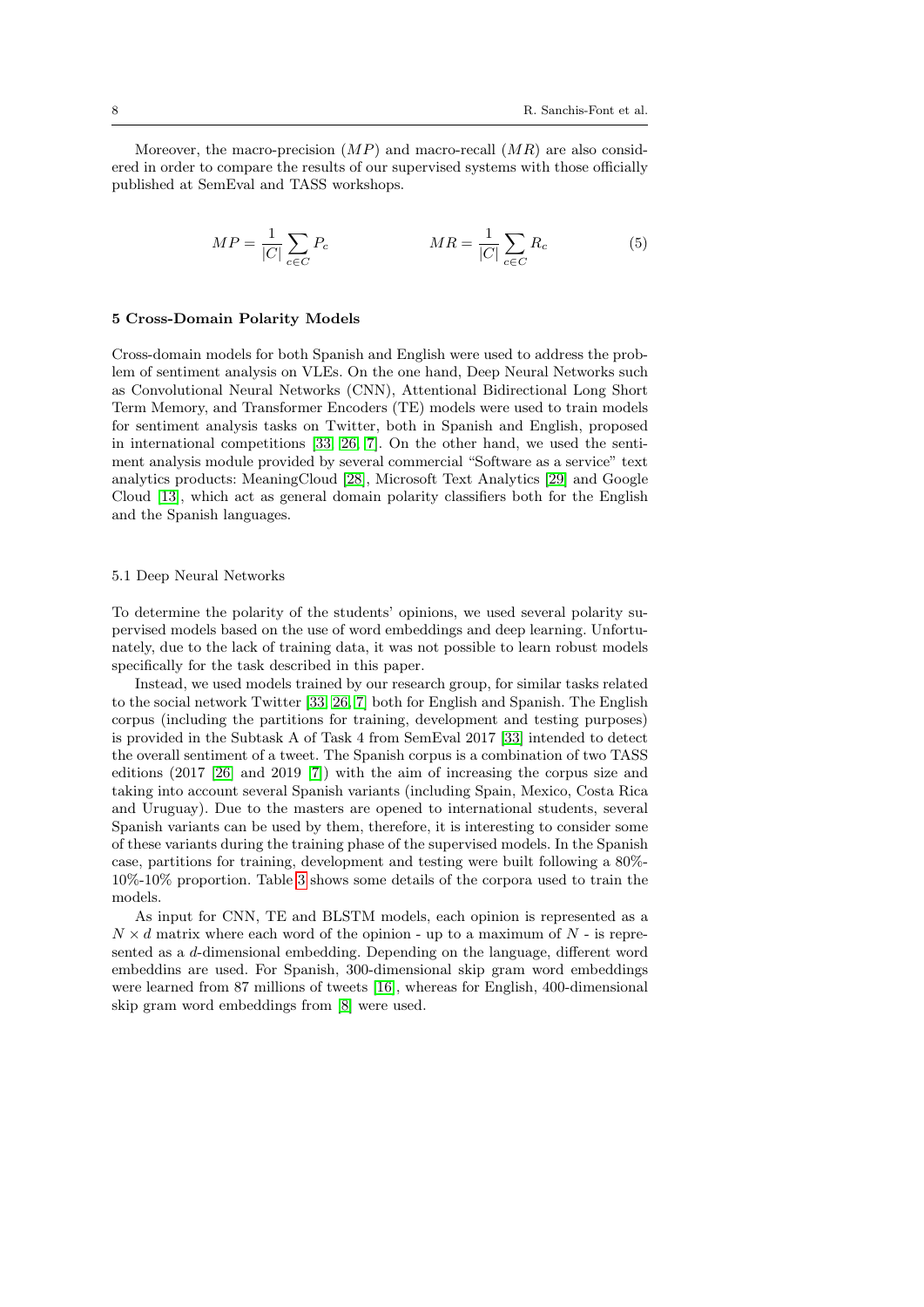| Task        | Set                    | Total | Positive          | Negative     | Neutral                  | None           |
|-------------|------------------------|-------|-------------------|--------------|--------------------------|----------------|
| SemEval     | $\operatorname{Train}$ | 39656 | $(40\%)$<br>15705 | 6203 $(15%)$ | 17748 (45%)              | N/A            |
|             | Test                   | 12284 | $(19\%)$<br>2375  | 3972 (32%)   | $(49\%)$<br>5937         | N/A            |
| (English)   | Total                  | 51940 | 18080 (35%)       | 10175 (19%)  | $23685\sqrt{46\%}$       | N/A            |
| <b>TASS</b> | Train                  | 11755 | $(36\%)$<br>4211  | 4250 (36%)   | $1321 \overline{(11\%)}$ | 1973 (17%)     |
| (Spanish)   | <b>Test</b>            | 1507  | 547 (36%)         | 543(36%)     | 155(11%)                 | 262(17%)       |
|             | $_{\rm Total}$         | 13262 | $4758~(36\%)$     | 4793 (36%)   | 1476 (11\%)              | $2235\ (17\%)$ |

<span id="page-9-0"></span>Table 3 Characteristics of the corpora used to train the Deep Neural Network models (both for English and Spanish).

#### 5.1.1 Convolutional Neural Networks

This architecture is inspired by the work described in [\[19\]](#page-16-3), which obtained competitive results in text classification tasks such as sentiment analysis or irony detection.

We applied several one-dimensional (the width of the filter is constant and equal to the dimension of the embeddings) convolutions with different height filters, in order to extract the sequential structure of the text. Concretely, heights from 1 to 3 with 256 filters for each height are used. Subsequently, we applied Global Max Pooling to the feature maps in order to extract the most salient features for each region size.

The final decision is carried out by a softmax fully-connected layer. Table [4](#page-10-1) show the performance of the models for the test set of the two tasks [\[11,](#page-16-9) [31\]](#page-17-13).

Note that for TASS, the distinction between the classes Neutral (with both positive and negative feelings) and None (lack of sentiment) is made during training and test. However, when the model trained for TASS is applied to our UX evaluation task, both classes are merged. That is, given a test opinion x,  $\arg \max_{y} p(y|x) \in$  ${Neutral, None} \rightarrow y = Neural$ . This is also true for all the other Deep Learning systems presented in this section.

## 5.1.2 Transformer Encoder

Our system is based on the Transformer [\[40\]](#page-18-5) model. Initially proposed for machine translation, the Transformer model dispenses with convolution and recurrences to learn long-range relationships. Instead of this kind of mechanisms, it relies on multi-head self-attention, where multiple attentions among the terms of a sequence are computed in parallel to take into account different relationships among them.

On top of the tweet representations,  $Nx = 1$  transformer encoders are applied, which relies on multi-head scaled dot-product attention with  $h = 8$  different heads and  $d_k = d_q = d_v = 64$  attention dimensionality. To do this we used an architecture similar to the one described in [\[40\]](#page-18-5), including the layer normalization [\[1\]](#page-15-7) and the residual connections. Due to a vector representation is required to train classifiers on top of these encoders, a global average pooling mechanism was applied to the output of the encoder, and it is used as input to a feed-forward neural network, with only one hidden layer, whose output layer computes a probability distribution over the classes of the task.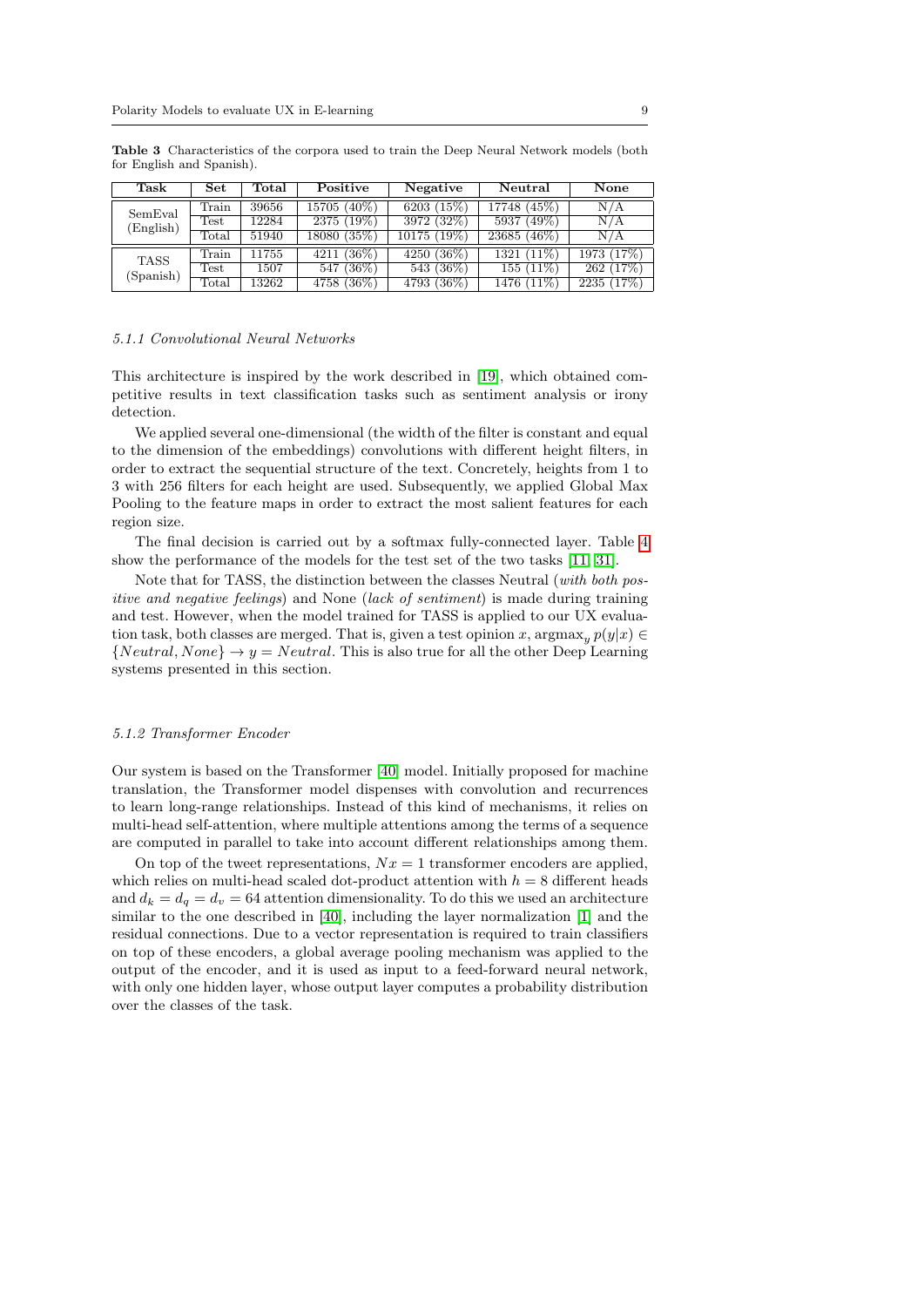<span id="page-10-1"></span>

|         | $\bf CNN$ |  |  | TE. |  |  | BLSTM |  |                                                                              |  |  |  |
|---------|-----------|--|--|-----|--|--|-------|--|------------------------------------------------------------------------------|--|--|--|
|         |           |  |  |     |  |  |       |  | Acc $MP$ $MR$ $MF_1$ $Acc$ $MP$ $MR$ $MF_1$ $Acc$ $MP$ $MR$ $MF_1$           |  |  |  |
| Spanish |           |  |  |     |  |  |       |  | 66.29 55.63 55.07 54.05 66.82 58.40 57.93 57.63 65.49 55.40 52.81 52.71      |  |  |  |
| English |           |  |  |     |  |  |       |  | $63.88\,63.27\,62.24\,62.59$ 63.35 62.24 63.97 62.74 64.54 63.43 65.30 64.19 |  |  |  |

Table 4 Performance of the supervised Deep Learning systems on SemEval 2017 Task 4 (English) and TASS (Spanish) for the test set.

#### 5.1.3 Attentional Bidirectional Long Short Term Memory

The system is based on Bidirectional Long Short Term Memory (BLSTM) [\[15\]](#page-16-4) [\[36\]](#page-18-8) with attention mechanisms. On top of the tweet representations, one 256-dimensional BLSTM is applied and, a context vector is computed from the outputs of the BLSTM network following [\[2\]](#page-15-0). In this way, the context vector is a weighted sum of the BLSTM outputs, where the weight associated to each output is computed by means of a feed-forward neural network which is jointly trained with all the other components of the system. Then, the context vector is used as input to a feed-forward neural network with one 256 dimensional hidden layer, whose output layer computes a probability distribution over the classes of the task. Again, the Neutral and None classes are merged when the model is applied on the Spanish UX task, due to the distinction between them in the TASS corpus.

Table [4](#page-10-1) show the performance of the models for the test set of the SemEval 2017 and TASS 2019 tasks [\[11,](#page-16-9) [31\]](#page-17-13). Again, the Neutral and None classes are merged when the model is applied on the Spanish UX task, due to the distinction between them in the TASS corpus.

## <span id="page-10-0"></span>5.2 Commercial Systems

#### 5.2.1 MeaningCloud

MeaningCloud is a Software as a Service product [\[28\]](#page-17-3) that provides a large number of tools, easy to use and to deploy, for text processing, analytics and text/audio mining, with the aim of facilitating the resolution of natural language processing problems to developers. It includes tools for summarization, topic extraction, language identification and sentiment analysis and it supports several languages.

We have used the sentiment analysis module in this work. This module allowed us to use a classifier, trained in a general domain with texts in multiple languages, to determine the global polarity of user opinions on VLEs. Concretely, we use the field score tag in the response of the MeaningCloud API, that indicates the global polarity of the text in 6 different levels: strong positive, positive, neutral, negative, strong negative and without sentiment (None). To carry out our experiments, we collapsed the strong sentiments, i.e., strong positive and strong negative are considered as Positive and Negative, respectively. Moreover, the Neutral/None classes are merged in only one class (Neutral).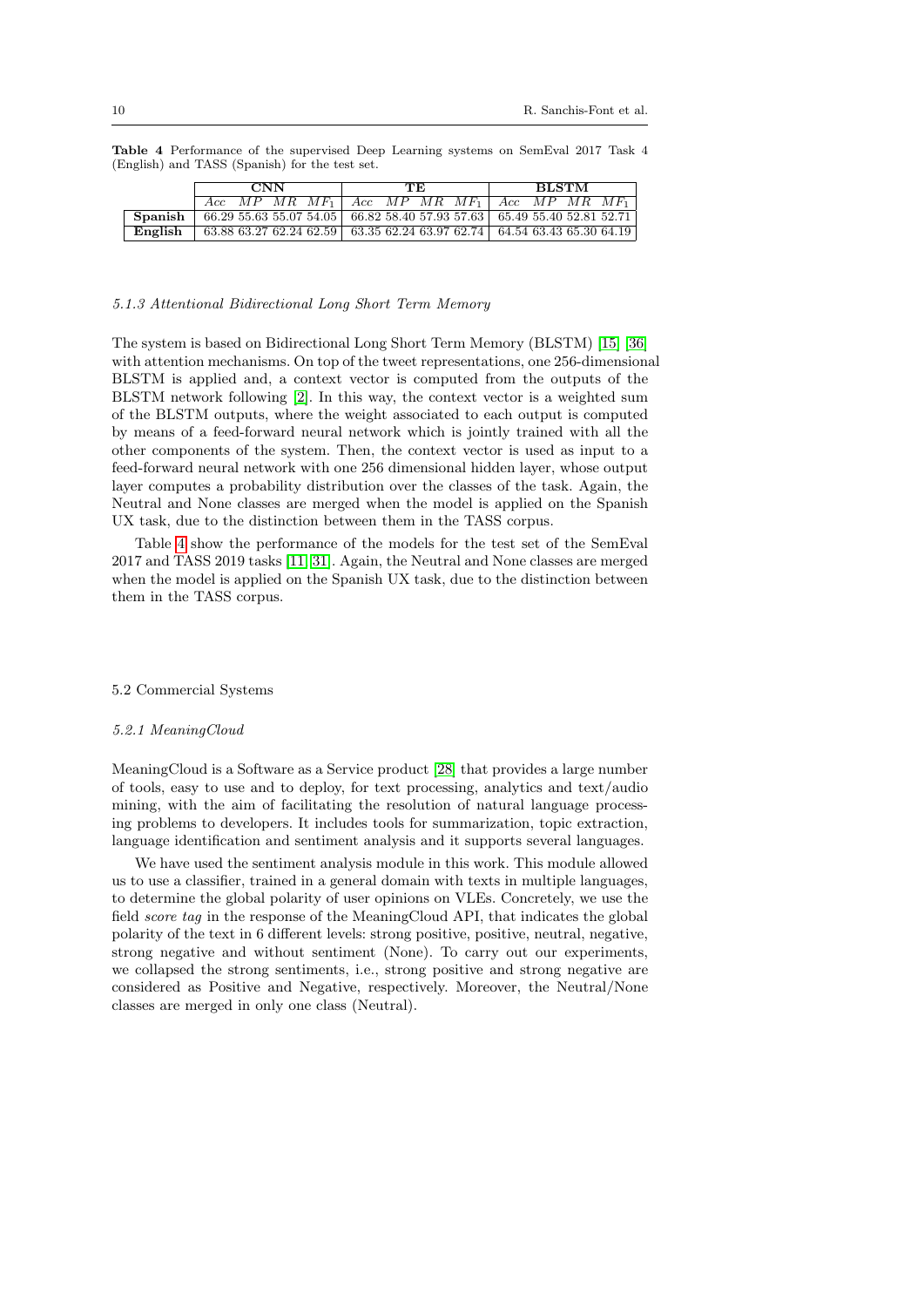#### 5.2.2 Google Cloud

Natural Language API of Google Cloud [\[13\]](#page-16-2) allows to perform several kinds of analysis such as syntactic parsing, entity or sentiment analysis, in general domain texts and also for several languages. It is based on machine learning with the aim of analyzing the structure and the meaning of documents. For sentiment analysis, it computes two values for each document, score and magnitude. The overall sentiment of the document is computed by the *score*  $\in [-1, 1]$ , where negative values refer to Negative sentiment, positive values refer to Positive sentiment and values closer to 0 could suggest the absence of sentiment (None) or the neutralization of positive and negative sentiments (Neutral). In order to distinguish between None and Neutral, the system computes the *magnitude*  $\in [0, \inf[$  which quantifies the sentiment content in the document, so that documents with *score* closer to 0 will be Neutral if its magnitude indicates the presence of sentiment  $(magnitude > 0)$ or None if there is not  $(magnitude = 0)$ . In our case, we only used the *score* value due to in the UX corpus, the Neutral class indicates both situations.

In order to carry out the experimentation and a fair comparison with the supervised systems based on Deep Neural Networks, we fixed a threshold  $\epsilon$  to a reasonable value of  $\epsilon = 0.15$ , so that if  $-\epsilon \leq score \leq \epsilon$ , then the polarity is Neutral; if score  $\lt -\epsilon$ , then it is Negative; and, otherwise, the polarity is Positive.

## 5.2.3 Microsoft Text Analytics

Text Analytics API of Microsoft Azure [\[29\]](#page-17-4) provides automatic tools to evaluate opinions and topics, such as sentence extraction, entity recognition and sentiment analysis. The system is based on machine learning and it uses different features such as n-grams, word embeddings and part-of-speech tags, being compatible with several languages. The sentiment analysis module computes a  $score \in [0, 1]$ , being 0 the most Negative value and 1 the most Positive, where values closer to 0.5 suggests Neutral polarity, due to the objectivity or the neutralization of positive and negative sentiments.

In this case, the classification rule is the same as the previously commented for the Google system, but with  $\epsilon = 0.05$  and moving the origin from 0 to 0.5; i.e., if  $0.5 - \epsilon \leq score \leq 0.5 + \epsilon$ , then the polarity is Neutral; if score  $\leq 0.5 - \epsilon$ , then it is Negative; and, otherwise, the polarity is Positive.

## <span id="page-11-0"></span>6 Our Proposal

In this paper, we address the UX evaluation problem in a novel way. To do this, we propose to apply machine learning tools to the users' opinions, expressed freely in natural language and additionally, due to the lack of training data in the UX domain, we propose to use general-purpose and cross-domain systems. A scheme of our proposal is illustrated in Figure [2.](#page-12-1) We used six different systems to analyze the polarity of the students' opinions about the learning platform. On the one hand, we have considered three general-purpose commercial systems (MeaningCloud [\[28\]](#page-17-3), Google Cloud [\[13\]](#page-16-2), and Microsoft Text Analytics [\[29\]](#page-17-4)). On the other hand, we have used three deep learning cross-domain models (Convolutional Neural Networks,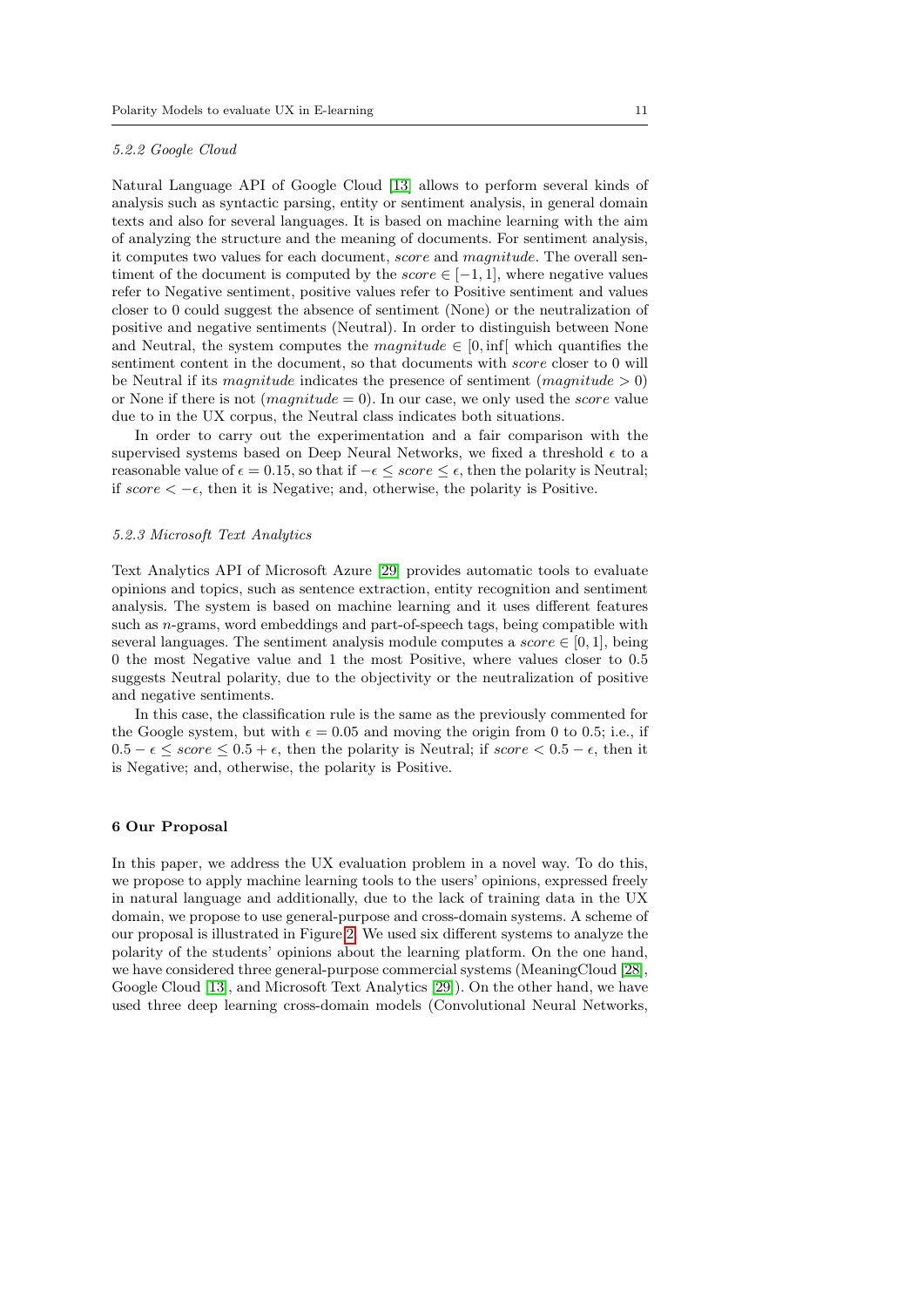

<span id="page-12-1"></span>Fig. 2 A scheme of our proposal for evaluating UX about E-learning platforms using general and cross-domain sentiment analysis systems.

Transformer Encoders and Attentional BLSTM models) developed by our team and initially trained for the sentiment analysis problem in Twitter [\[11,](#page-16-9) [9,](#page-16-10) [10\]](#page-16-11).

#### <span id="page-12-0"></span>7 Experimental Results

We applied the cross-domain polarity models presented in Section [5](#page-8-0) to the proposed task which consists of determining the polarity (positive, negative, or neutral) of the users' opinions about the learning platform. The opinions, as explained in Section [3,](#page-4-0) are processed as the whole observation from one user or, if the observation is composed of more than one sentence, each single sentence. The results obtained with each type of polarity models for observations and sentences in the two considered languages are shown in Tables from [5](#page-13-0) to [8.](#page-14-0)

First of all, it is important to highlight the good results obtained by all the systems for the Positive class  $(F_1^{pos}$  row in all tables), which is also the highest frequency class, as observed in Table [2.](#page-7-1) However, the Neutral class has a totally different behavior. All systems obtained much worse results for this class, with differences of almost 50 points for the same system between  $F_1^{pos}$  and  $F_1^{neu}$ . It should be noted that the Acc confidence intervals (excluded from the tables) are wide, ranging from  $\pm 3.23\%$  to  $\pm 9.38\%$ , mainly due to the small size of the corpora. Therefore, there is a considerable amount of uncertainty on the results and the following conclusions should be taken with caution.

Regarding the experiments using the Spanish observations, BLSTM, TE and MeaningCloud systems achieved the best results (see Table [5\)](#page-13-0), being the TE system the best one in terms of  $MF_1$  and the MeaningCloud system the best one considering only Acc. In the case of the Spanish sentence level experiments (Table [6\)](#page-13-1), our BSLTM system achieved the best performance. As in general in all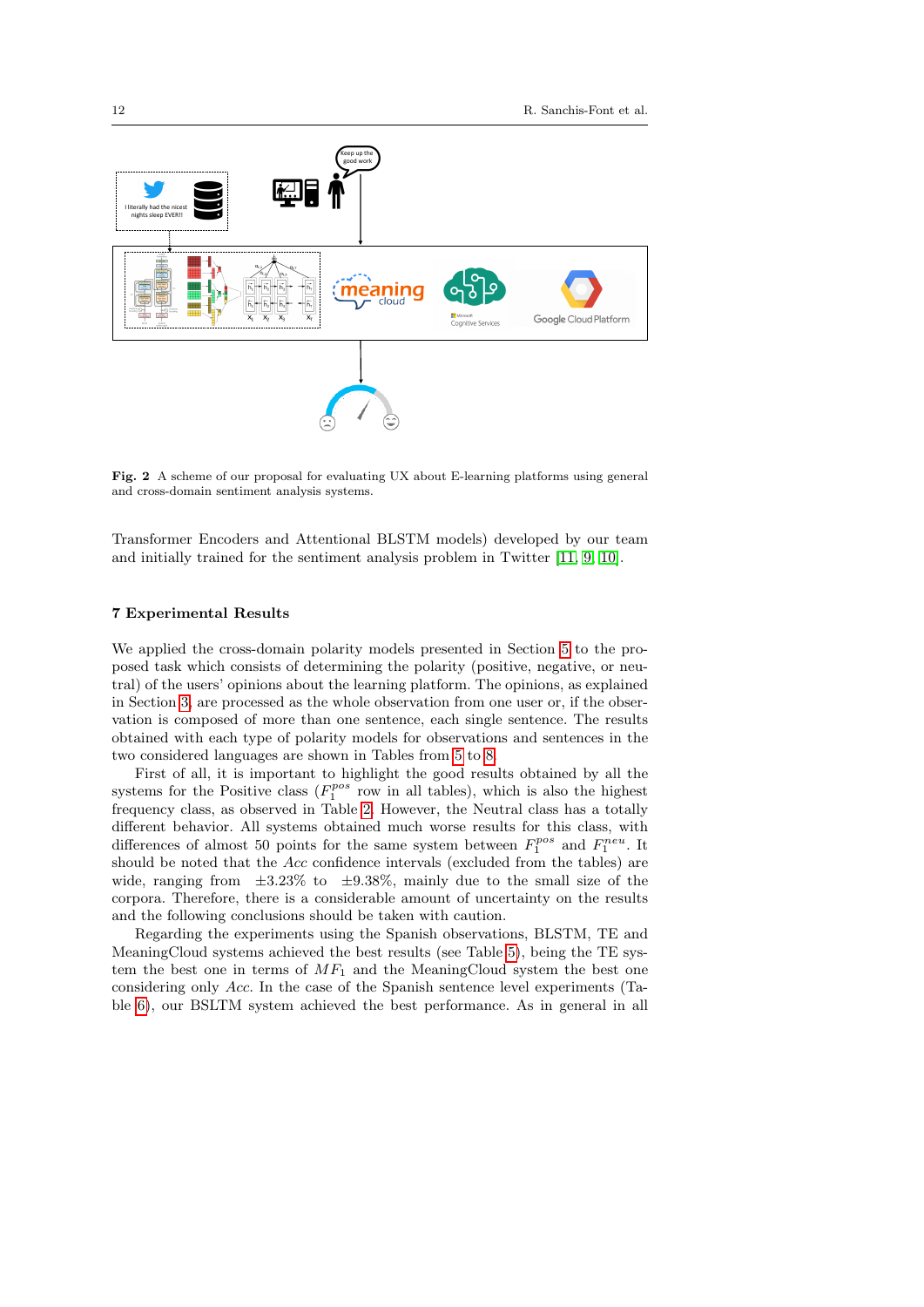<span id="page-13-0"></span>

|               | <b>Spanish Observations</b> |       |              |         |        |           |  |  |  |
|---------------|-----------------------------|-------|--------------|---------|--------|-----------|--|--|--|
|               | $\rm CNN$                   | TЕ    | <b>BLSTM</b> | Mean.C. | Google | Microsoft |  |  |  |
| Acc           | 76.68                       | 77.94 | 78.15        | 78.57   | 77.73  | 70.59     |  |  |  |
| $MF_1$        | 53.06                       | 61.72 | 58.55        | 59.47   | 55.64  | 51.98     |  |  |  |
| $F^{pos}_{1}$ | 87.52                       | 88.86 | 88.24        | 88.32   | 87.72  | 83.21     |  |  |  |
| $F^{neg}_1$   | 66.33                       | 66.67 | 68.82        | 68.35   | 65.25  | 60.87     |  |  |  |
| $F^{neu}$     | 5.33                        | 29.63 | 18.60        | 21.74   | 13.95  | 11.86     |  |  |  |

Table 5 Experiments at observation level on the Spanish samples.

Table 6 Experiments at sentence level on the Spanish samples.

<span id="page-13-1"></span>

|                   | <b>Spanish Sentences</b> |       |              |         |        |           |  |  |  |
|-------------------|--------------------------|-------|--------------|---------|--------|-----------|--|--|--|
|                   | $\mathbf{CNN}$           | TЕ    | <b>BLSTM</b> | Mean.C. | Google | Microsoft |  |  |  |
| Acc               | 78.19                    | 76.49 | 80.07        | 76.15   | 76.49  | 68.14     |  |  |  |
| $\mathit{MF}_1$   | 55.38                    | 58.73 | 61.62        | 55.69   | 51.71  | 49.35     |  |  |  |
| $F_1^{pos}$       | 87.30                    | 87.41 | 87.65        | 87.75   | 87.20  | 82.38     |  |  |  |
| $F_1^{\bar{n}eg}$ | 70.83                    | 67.92 | 74.13        | 66.94   | 60.71  | 55.74     |  |  |  |
| $F^{neu}$         | 8.00                     | 20.87 | 23.08        | 12.39   | 7.23   | 9.93      |  |  |  |

the experimentation, the Positive class (both in observations and sentences experiments) obtained the highest  $F_1$  results, and the Neutral class the one with the lowest. At sentence level, our three cross-domain models trained with tweets showed a better behavior than those from general-domain commercial systems. We hypothesize that this is due to the greater similarity of sentences and tweets compared to the whole observation, with larger length than one tweet. That is, the test samples at sentence level are more similar to those used to learn our models and therefore these models perform better.

Regarding the experiments using the English samples, the best accuracy and  $MF<sub>1</sub>$  values were obtained by Google, Microsoft and our BLSTM model. At observation level, Google system obtained the best results, whereas at sentence level the most competitive system was BLSTM. The worst results were obtained by the CNN and the MeaningCloud system.

Microsoft model was the best detecting Negative samples. The TE system was the worst system detecting the negative samples at observation level, while the CNN model was the worst for detecting this class at the sentence level. As in the case of the Spanish samples, in the English samples the Neutral class was the class with the worst results, being the performance of all the systems for this class much lower than for the other classes. The Neutral samples are more complex in structure due to the neutralization of positive and negative elements in the same unit or the absence of polarity. If we compare the Neutral results for English and Spanish it is possible to see that the commercial system, with the exception of MeaningCloud, achieved results that are slightly higher for the English opinions, suggesting that these systems have been better adjusted for processing English documents.

It is important to highlight the good behavior obtained by our cross-domain models in comparison with the general-domain commercial systems that have been used in the experimentation. They are quite competitive despite having been only trained with tweets. Different from user opinions expressed in VLE, where a for-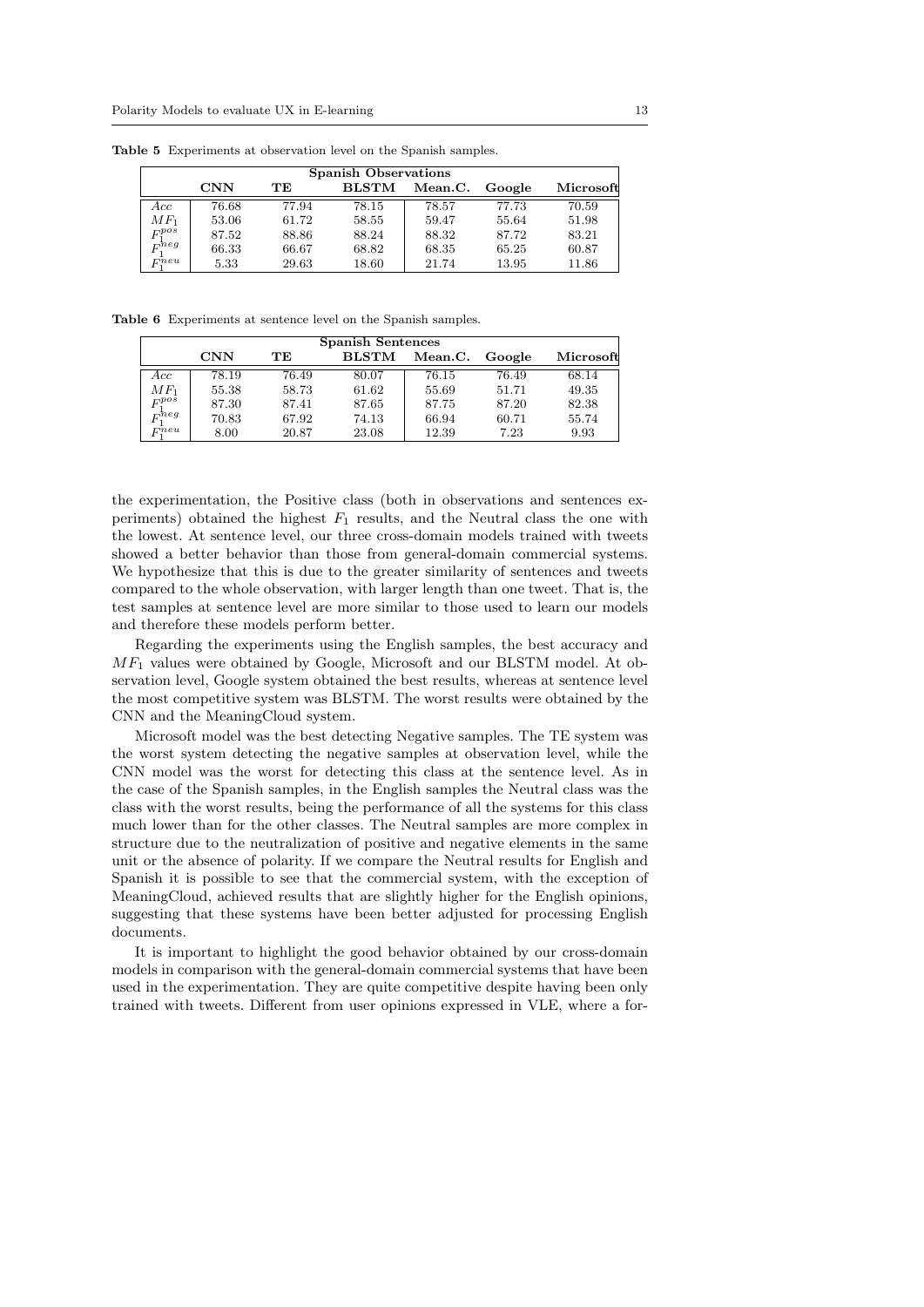|             | <b>English Observations</b> |       |              |         |        |           |  |  |  |
|-------------|-----------------------------|-------|--------------|---------|--------|-----------|--|--|--|
|             | $\mathbf{CNN}$              | TЕ    | <b>BLSTM</b> | Mean.C. | Google | Microsoft |  |  |  |
| Acc         | 57.01                       | 57.94 | 68.22        | 60.75   | 66.36  | 71.03     |  |  |  |
| $MF_1$      | 49.01                       | 47.55 | 56.02        | 50.87   | 58.54  | 56.13     |  |  |  |
| $F_1^{pos}$ | 74.78                       | 78.33 | 86.61        | 76.42   | 77.69  | 82.54     |  |  |  |
| $F_1^{neg}$ | 60.00                       | 43.48 | 52.17        | 57.14   | 67.93  | 69.84     |  |  |  |
| $F_1^{neu}$ | 12.24                       | 20.83 | 29.27        | 19.05   | 30.00  | 16.00     |  |  |  |

Table 7 Experiments at observation level on the English samples.

Table 8 Experiments at sentence level on the English samples.

<span id="page-14-0"></span>

|                 | <b>English Sentences</b> |       |              |         |        |           |  |  |  |
|-----------------|--------------------------|-------|--------------|---------|--------|-----------|--|--|--|
|                 | $\mathbf{CNN}$           | TЕ    | <b>BLSTM</b> | Mean.C. | Google | Microsoft |  |  |  |
| Acc             | 57.61                    | 61.41 | 70.65        | 63.04   | 69.57  | 73.91     |  |  |  |
| $\mathit{MF}_1$ | 50.16                    | 51.44 | 58.14        | 49.60   | 55.55  | 54.35     |  |  |  |
| $F_1^{pos}$     | 80.23                    | 81.97 | 89.12        | 79.19   | 80.42  | 82.13     |  |  |  |
| $F_1^{neg}$     | 53.57                    | 54.70 | 63.87        | 57.38   | 72.59  | 70.92     |  |  |  |
| $F_1^{neu}$     | 16.67                    | 17.65 | 21.43        | 12.25   | 13.64  | 10.00     |  |  |  |

mal communication is carried out addressing a set of topics related to the course that they have taken, the tweets are informal and they express opinions of many different topics in a way influenced by the behavior of the Twitter social network (slang, user mentions, hashtags, lexical errors, elongations, etc.). This seems to suggest that there are related properties among the opinions expressed on VLE and those expressed on Twitter.

As stated in [\[38\]](#page-18-6): "However, sentiment accuracies even for binary positive/negative classification for single sentences has not exceeded 80% for several years. For more difficult multiclass case including a neutral class, accuracy is often below 60% for short messages on Twitter (Wang et al., 2012)". The accuracies of our models are in the state of the art for sentiment analysis in Twitter, and the evaluation metrics are also very similar when the models are applied to our UX dataset, which is a multiclass problem with 3 classes (Positive, Negative, Neutral).

## 8 Conclusions and Future Work

In this paper, we have presented a sentiment analysis task to opinions written in natural language extracted from questionnaires of postgraduate biomedical and MOOCs online learning students. As stated in the introduction, the application of sentiment analysis tools on UX comments will provide a better and accurate understanding on human needs in the interaction with VLEs. Three Learning Management Systems have been evaluated, both in Spanish and English, applying cross-domain polarity models trained with a corpus of a different domain (tweets for each language) and general models for the language. The obtained results are very promising and they give an insight to keep going the research of applying sentiment analysis tools on User eXperience evaluation.

The ultimate goal is to develop further tools of automatic feed-back of user perception for designing virtual learning environments valued by users for its usability, quality and pleasure of use. For this, as a future work, we will address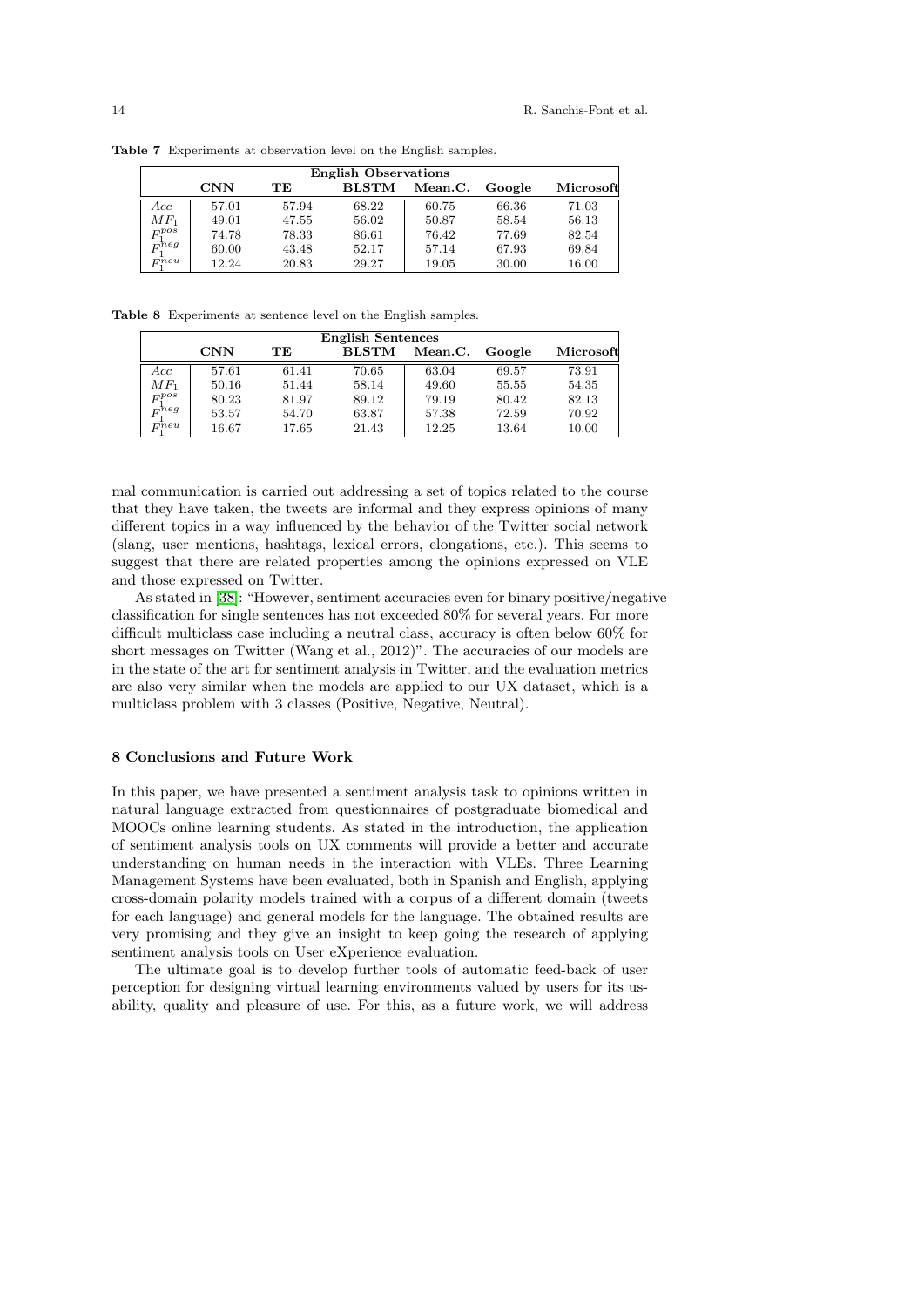automatic aspect detection (pleasure of use, pleasure of learning, learning platforms, video, slides, usability, etc.) and its polarity will be analyzed in order to capture relevant aspects that influence on the students and, possibly, were not considered during the questionnaire, or to analyze which aspects of a course tend to be more negative or positive for the students. Finally, we are now continuing working with questionnaires on MOOCs to collect larger amounts of data in order to train models for the task of sentiment analysis at global and aspect level on VLEs. A transfer learning approach from models trained with data of other domains could also be applied in order to have more robust models for the task.

#### Acknowledgments

The authors acknowledge the valuable help provided by Carlos Turró-Ribalta and Ignacio Despujol-Zabala in providing the MOOCs samples.

## References

- <span id="page-15-7"></span>1. Ba J, Kiros JR, Hinton GE (2016) Layer normalization. ArXiv abs/1607.06450
- <span id="page-15-0"></span>2. Bahdanau D, Cho K, Bengio Y (2015) Neural Machine Translation by Jointly Learning to Align and Translate. In: 3rd International Conference on Learning Representations, ICLR 2015, San Diego, CA, USA, May 7-9, 2015, Conference Track Proceedings, URL <http://arxiv.org/abs/1409.0473>
- <span id="page-15-1"></span>3. Baziotis C, Pelekis N, Doulkeridis C (2017) Datastories at SemEval-2017 Task 4: Deep LSTM with Attention for message-level and topic-based sentiment analysis. In: Proceedings of the 11th International Workshop on Semantic Evaluation (SemEval-2017), Association for Computational Linguistics, Vancouver, Canada, pp 747–754
- <span id="page-15-2"></span>4. Cliche M (2017) BB twtr at SemEval-2017 task 4: Twitter sentiment analysis with CNNs and LSTMs. In: Proceedings of the 11th International Workshop on Semantic Evaluation (SemEval-2017), Association for Computational Linguistics, Vancouver, Canada, pp 573–580, DOI 10.18653/v1/S17-2094, URL <https://www.aclweb.org/anthology/S17-2094>
- <span id="page-15-5"></span>5. Cohen J (1960) A Coefficient of Agreement for Nominal Scales. Educational and Psychological Measurement 20(1):37
- <span id="page-15-4"></span>6. Devlin J, Chang MW, Lee K, Toutanova K (2019) BERT: Pre-training of deep bidirectional transformers for language understanding. In: Proceedings of the 2019 Conference of the North American Chapter of the Association for Computational Linguistics: Human Language Technologies, Volume 1 (Long and Short Papers), Association for Computational Linguistics, Minneapolis, Minnesota, pp 4171–4186, DOI 10.18653/v1/N19-1423, URL [https://www.](https://www.aclweb.org/anthology/N19-1423) [aclweb.org/anthology/N19-1423](https://www.aclweb.org/anthology/N19-1423)
- <span id="page-15-3"></span>7. Diaz-Galiano MC, et al. (2019) Overview of TASS 2019: One More Further for the Global Spanish Sentiment Analysis Corpus. In: Proceedings of the Iberian Languages Evaluation Forum (IberLEF 2019), CEUR-WS, Bilbao, Spain, CEUR Workshop Proceedings, pp 550–560
- <span id="page-15-6"></span>8. Godin F, Vandersmissen B, De Neve W, Van de Walle R (2015) Multimedia lab @ ACL WNUT NER shared task: Named entity recognition for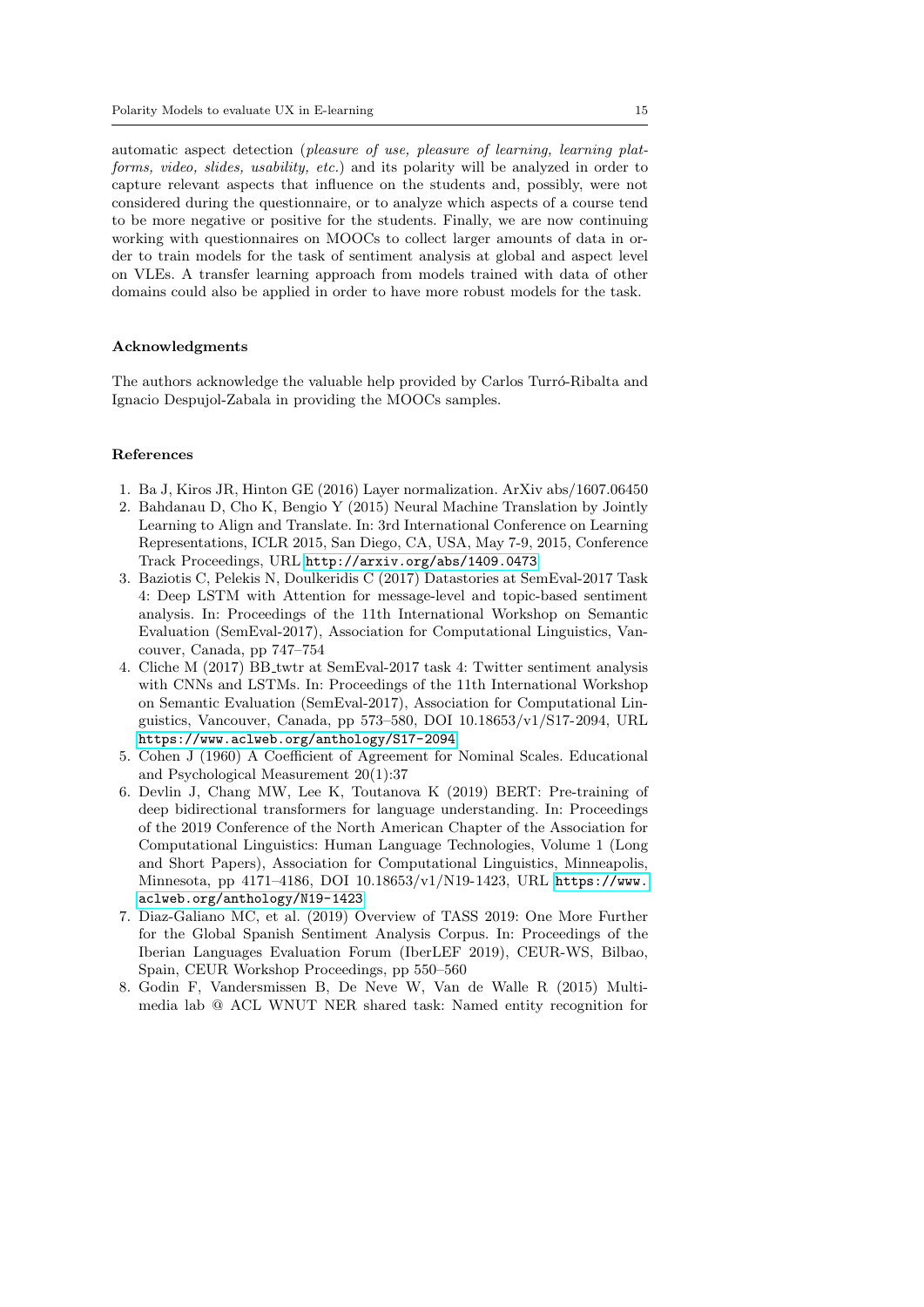twitter microposts using distributed word representations. In: Proceedings of the Workshop on Noisy User-generated Text, Association for Computational Linguistics, Beijing, China, pp  $146-153$ , DOI  $10.18653/v1/W15-4322$ , URL <https://www.aclweb.org/anthology/W15-4322>

- <span id="page-16-10"></span>9. González J, Pla F, Hurtado L (2018) Elirf-upv en TASS 2018: Análisis de sentimientos en twitter basado en aprendizaje profundo (elirf-upv at TASS 2018: Sentiment analysis in twitter based on deep learning). In: Proceedings of TASS 2018: Workshop on Semantic Analysis at SEPLN, TASS@SEPLN 2018, co-located with 34nd SEPLN Conference (SEPLN 2018), Sevilla, Spain, September 18th, 2018, pp 37–44, URL [http://ceur-ws.org/Vol-2172/p2\\_](http://ceur-ws.org/Vol-2172/p2_elirf_tass2018.pdf) [elirf\\_tass2018.pdf](http://ceur-ws.org/Vol-2172/p2_elirf_tass2018.pdf)
- <span id="page-16-11"></span>10. Gonz´alez J, Hurtado L, Pla F (2019) Elirf-upv at TASS 2019: Transformer encoders for twitter sentiment analysis in spanish. In: Proceedings of the Iberian Languages Evaluation Forum co-located with 35th Conference of the Spanish Society for Natural Language Processing, IberLEF@SEPLN 2019, Bilbao, Spain, September 24th, 2019, pp 571–578, URL [http://ceur-ws.org/](http://ceur-ws.org/Vol-2421/TASS_paper_2.pdf) [Vol-2421/TASS\\_paper\\_2.pdf](http://ceur-ws.org/Vol-2421/TASS_paper_2.pdf)
- <span id="page-16-9"></span>11. González JÁ, Pla F, Hurtado LF (2017) ELiRF-UPV at SemEval-2017 Task 4: Sentiment Analysis using Deep Learning. In: Proceedings of the 11th International Workshop on Semantic Evaluation (SemEval-2017), Association for Computational Linguistics, Vancouver, Canada, pp 723–727, DOI 10.18653/v1/S17-2121, URL <https://www.aclweb.org/anthology/S17-2121>
- <span id="page-16-5"></span>12. González JÁ, Hurtado LF, Pla F (2019) ELiRF-UPV at TASS 2019: Transformer Encoders for Twitter Sentiment Analysis in Spanish. In: Proceedings of the Iberian Languages Evaluation Forum (IberLEF 2019), CEUR-WS, Bilbao, Spain, CEUR Workshop Proceedings
- <span id="page-16-2"></span>13. GoogleCloud (2019) Cloud Natural Language API. URL [https://cloud.](https://cloud.google.com/natural-language/) [google.com/natural-language/](https://cloud.google.com/natural-language/)
- <span id="page-16-1"></span>14. Hassenzahl M, Tractinsky N (2006) User experience - a research agenda. Behaviour & Information Technology 25(2):91–97, DOI 10.1080/ 01449290500330331
- <span id="page-16-4"></span>15. Hochreiter S, Schmidhuber J (1997) Long short-term memory. Neural Comput 9(8):1735–1780, DOI 10.1162/neco.1997.9.8.1735, URL [http://dx.doi.org/](http://dx.doi.org/10.1162/neco.1997.9.8.1735) [10.1162/neco.1997.9.8.1735](http://dx.doi.org/10.1162/neco.1997.9.8.1735)
- <span id="page-16-8"></span>16. Hurtado Oliver LF, Pla F, González Barba J (2017) ELiRF-UPV at TASS 2017: Sentiment Analysis in Twitter based on Deep Learning. In: TASS 2017: Workshop on Semantic Analysis at SEPLN, pp 29–34
- <span id="page-16-6"></span>17. IBM (2019) Natural Language Understanding. URL [https://www.ibm.com/](https://www.ibm.com/watson/services/natural-language-understanding/) [watson/services/natural-language-understanding/](https://www.ibm.com/watson/services/natural-language-understanding/)
- <span id="page-16-0"></span>18. ISO 9241-210:2019 (2019) Ergonomics of human-system interaction — Part 210: Human-centred design for interactive systems. International Standardization Organization (ISO), URL <https://www.iso.org/standard/77520.html>
- <span id="page-16-3"></span>19. Kim Y (2014) Convolutional Neural Networks for Sentence Classification. In: Proceedings of the 2014 Conference on Empirical Methods in Natural Language Processing, EMNLP 2014, October 25-29, 2014, Doha, Qatar, A meeting of SIGDAT, a Special Interest Group of the ACL, pp 1746–1751, URL <http://aclweb.org/anthology/D/D14/D14-1181.pdf>
- <span id="page-16-7"></span>20. Krippendorff K (2004) Reliability in content analysis. Human communication research 30(3):411–433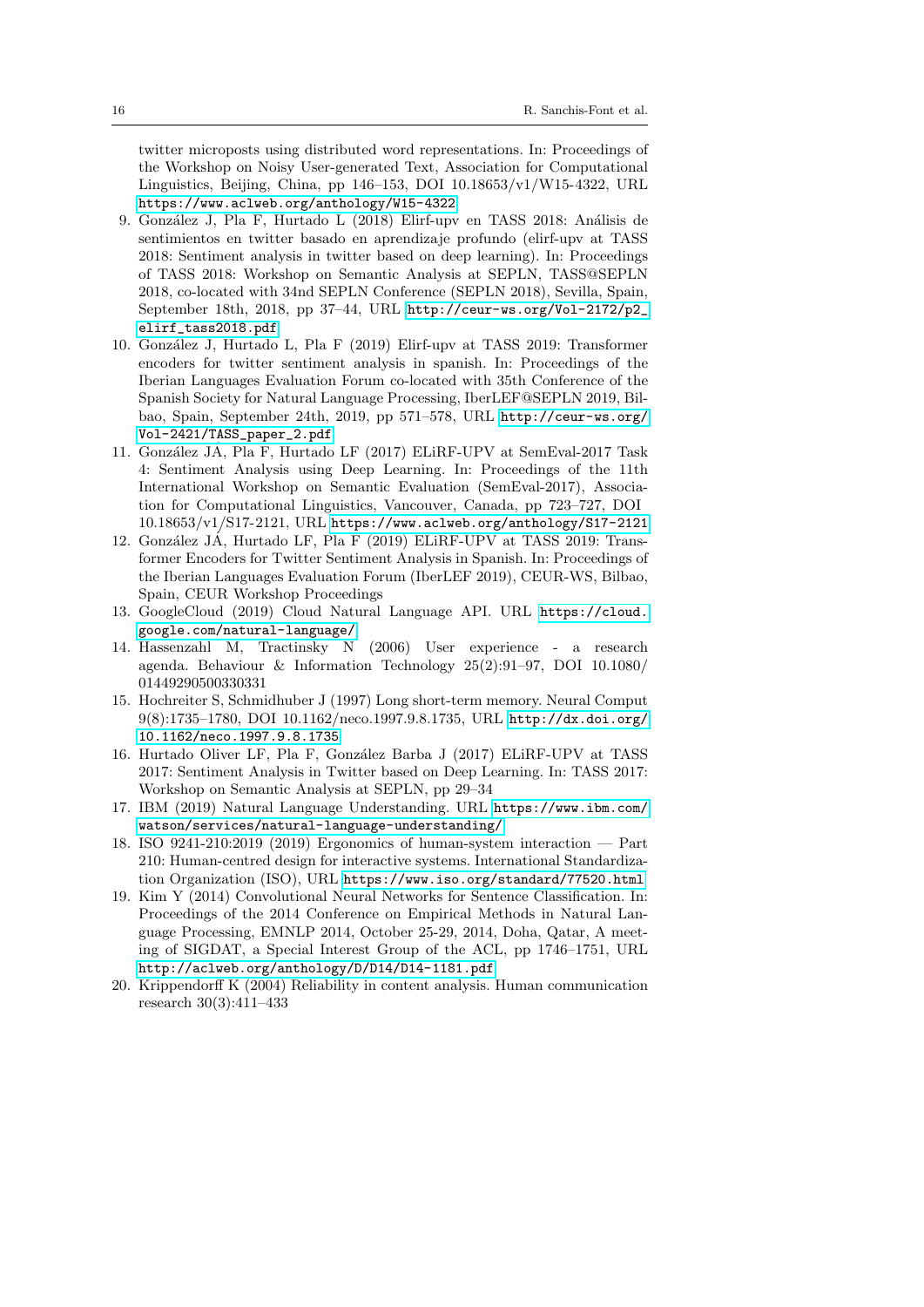- <span id="page-17-0"></span>21. Kujala S, Roto V, Väänänen-Vainio-Mattila K, Karapanos E, Sinnelä A (2011) UX Curve: A method for evaluating long-term user experience. Interacting with Computers 23(5):473–483
- <span id="page-17-7"></span>22. Liu B (2012) Sentiment Analysis and Opinion Mining. A Comprehensive Introduction and Survey. Morgan & Claypool Publishers
- <span id="page-17-6"></span>23. Liu B, Hu M, Cheng J (2005) Opinion Observer: Analyzing and Comparing Opinions on the Web. In: Proceedings of the 14th International Conference on World Wide Web, ACM, New York, NY, USA, WWW '05, pp 342–351, DOI 10.1145/1060745.1060797, URL [http://doi.acm.org/10.](http://doi.acm.org/10.1145/1060745.1060797) [1145/1060745.1060797](http://doi.acm.org/10.1145/1060745.1060797)
- <span id="page-17-10"></span>24. Luque FM (2019) Atalaya at TASS 2019: Data Augmentation and Robust Embeddings for Sentiment Analysis. In: Proceedings of the Iberian Languages Evaluation Forum (IberLEF 2019), CEUR-WS, Bilbao, Spain, CEUR Workshop Proceedings
- <span id="page-17-11"></span>25. Manning CD, Surdeanu M, Bauer J, Finkel J, Bethard SJ, McClosky D (2014) The Stanford CoreNLP natural language processing toolkit. In: Association for Computational Linguistics (ACL) System Demonstrations, pp 55–60, URL <http://www.aclweb.org/anthology/P/P14/P14-5010>
- <span id="page-17-12"></span>26. Martínez-Cámara E, Díaz-Galiano M, García-Cumbreras M, García-Vega M, Villena-Rom´an J (2017) Overview of TASS 2017. In: Proceedings of TASS 2017: Workshop on Semantic Analysis at SEPLN (TASS 2017), CEUR-WS, Murcia, Spain, CEUR Workshop Proceedings, vol 1896
- <span id="page-17-2"></span>27. MeaningCloud (2019) Demo de Analítica de Textos. URL [https://www.](https://www.meaningcloud.com/es/demos/demo-analitica-textos) [meaningcloud.com/es/demos/demo-analitica-textos](https://www.meaningcloud.com/es/demos/demo-analitica-textos)
- <span id="page-17-3"></span>28. MeaningCloud (2019) MeaningCloud: Servicios web de analítica y minería de textos. URL <https://www.meaningcloud.com/>
- <span id="page-17-4"></span>29. MicrosoftAzure (2019) Text Analytics API. URL [https://azure.microsoft.](https://azure.microsoft.com/es-es/services/cognitive-services/text-analytics/) [com/es-es/services/cognitive-services/text-analytics/](https://azure.microsoft.com/es-es/services/cognitive-services/text-analytics/)
- <span id="page-17-5"></span>30. Pang B, Lee L, Vaithyanathan S (2002) Thumbs up? sentiment classification using machine learning techniques. In: Proceedings of the ACL-02 conference on Empirical methods in natural language processing-Volume 10, Association for Computational Linguistics, pp 79–86
- <span id="page-17-13"></span>31. Pla F, Hurtado LF (2018) Spanish sentiment analysis in Twitter at the TASS workshop. Language Resources and Evaluation 52(2):645–672, DOI 10.1007/ s10579-017-9394-7, URL <https://doi.org/10.1007/s10579-017-9394-7>
- <span id="page-17-1"></span>32. Rauschenberger M, Schrepp M, Cota MP, Olschner S, Thomaschewski J (2013) Efficient Measurement of the User Experience of Interactive Products. How to use the User Experience Questionnaire (UEQ). Example: Spanish Language Version. International Journal of Interactive Multimedia and Artificial Intelligence 2(1):39–45, DOI 10.9781/ijimai.2013.215, URL [http://www.ijimai.org/journal/sites/default/files/files/2013/](http://www.ijimai.org/journal/sites/default/files/files/2013/03/ijimai20132_15_pdf_35685.pdf) [03/ijimai20132\\_15\\_pdf\\_35685.pdf](http://www.ijimai.org/journal/sites/default/files/files/2013/03/ijimai20132_15_pdf_35685.pdf)
- <span id="page-17-9"></span>33. Rosenthal S, Farra N, Nakov P (2017) SemEval-2017 Task 4: Sentiment Analysis in Twitter. In: Proceedings of the 11th International Workshop on Semantic Evaluation (SemEval-2017), Association for Computational Linguistics, Vancouver, Canada, pp 502–518, DOI 10.18653/v1/S17-2088, URL <https://www.aclweb.org/anthology/S17-2088>
- <span id="page-17-8"></span>34. Sadr H, Pedram MM, Teshnehlab M (2019) A Robust Sentiment Analysis Method Based on Sequential Combination of Convolutional and Re-